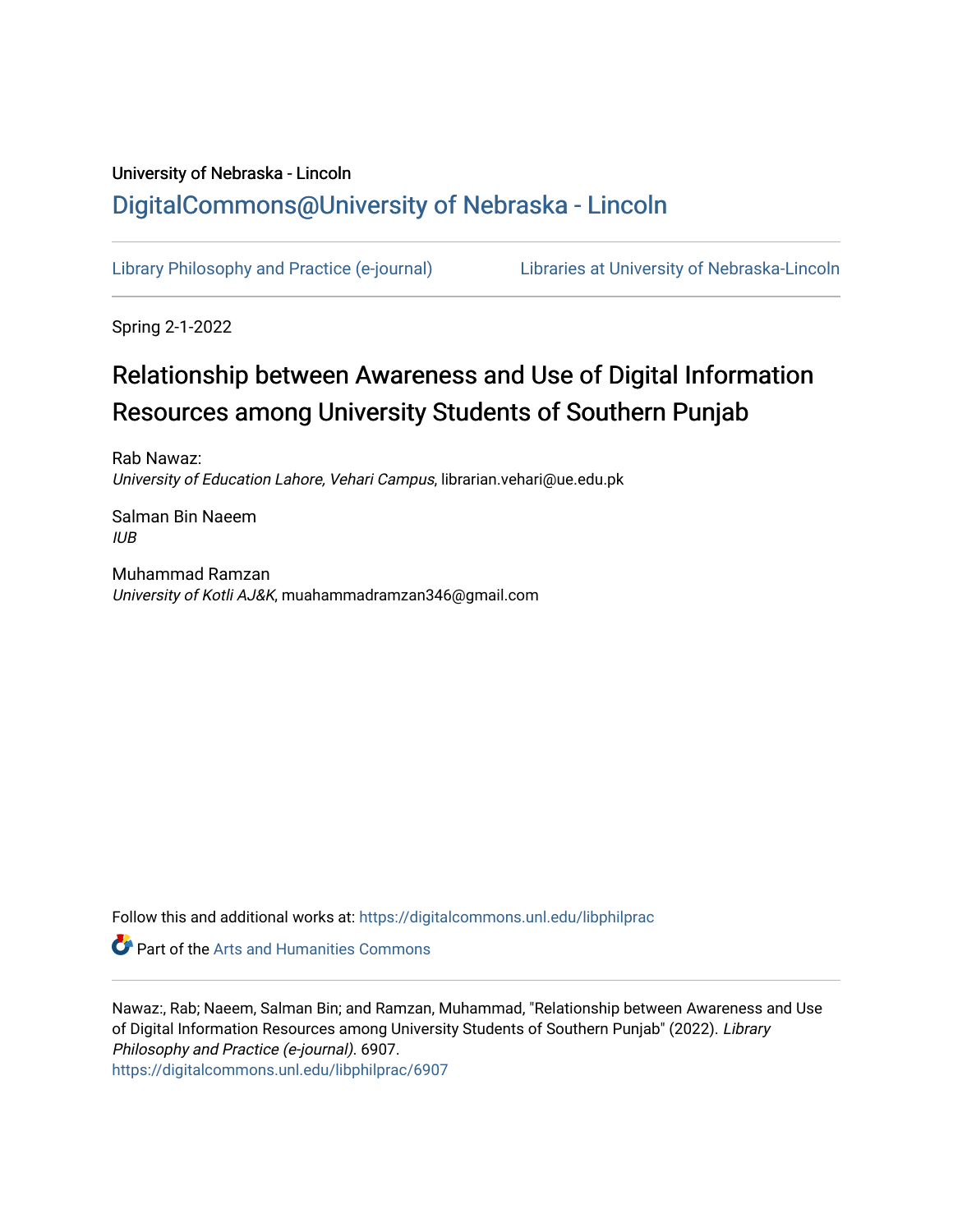## **Relationship between Awareness and Use of Digital Information Resources among University Students of Southern Punjab**

Rab Nawaz: Librarian. University of Education Lahore, Vehari Campus. librarian.vehari@ue.edu.pk Dr. Salman Bin-Naeem: Associate Prof. IUB, salmanbaluch@gmail.com

Muhammad Ramzan: Librarian UoK, muahammadramzan346@gmail.com

## **ABSTRACT**

The purpose of this study was to determine the relationship between awareness and use of digital information resources among students of universities in South Punjab. The researcher adopted survey research design and employed questionnaire as a research method to collect the data from respondents. The population of the study consisted on BS, Master, MS, M. Phil and PhD programs students of The Islamia University Bahawalpur and Bahauddin Zakariya University Multan. A convenience sampling technique was used to collect data from respondents. A statistical package for social science (SPSS-20) was used for the analysis of data. The result of the study found that majority of respondents used university library on occasionally basis and most of respondents give preference to digital information resources over printed materials. Most of the respondents agreed that they consult digital information resources for academic work, assignments and for the use of research purposes. Majority of the respondents had skills to used different database like HEC digital library, HEC Summon, Science Direct, JStore etc. A statistically it was found a strong relationship between awareness and use of digital information resources. The barriers faced by respondents while using digital information resources were; slow internet connectivity, respondents' low ICT skills and limited access to university information resources etc.

**Keywords**: Digital information, Electronic Resources, Awareness, Use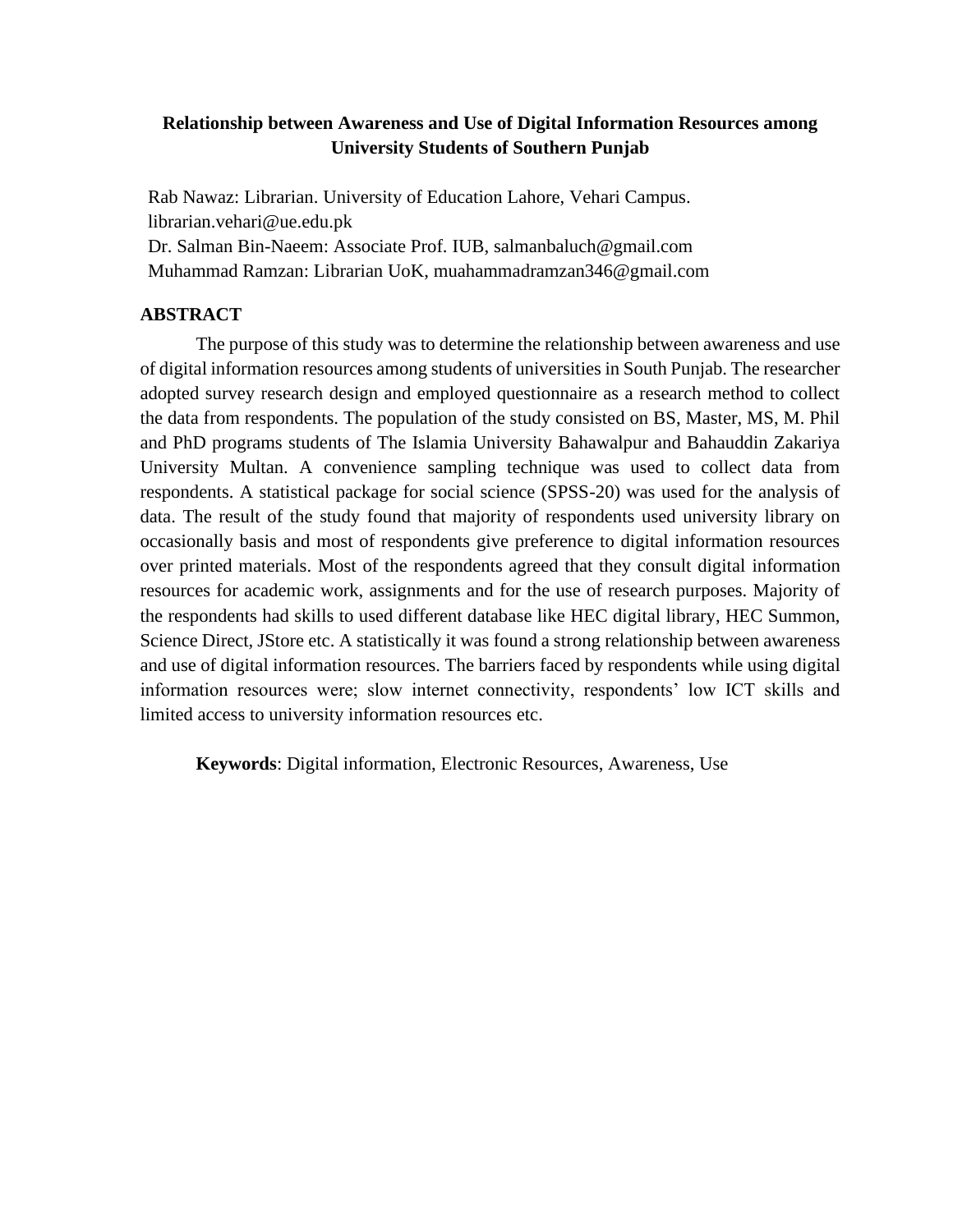#### **Introduction**

Library is an essential part of any academic institution, administered to meet the information and research needs of the students, faculty, and staff, as well as academic library supports the curriculum taught in an academic institution (Reitz, 2007). It is very imperative for the today's academic institutions to integrate and provide variety of services and resources to support their students and faculty for the purpose of research and curriculum needs.

Digital information resources have become the need of library collections in today's digital world; it provides efficient and updated information and help to support aforementioned aim of an academic institution. However, in the perspective of the eve, diverse sources of information are available in different electronic formats; therefore, it is a big challenge for the suppliers of digital information sources to know the multifarious users' needs, so that efficiency and quality of electronic resources and services may improve in accordance to the demands of diverse users (Zhang, Liu, 2011).

The role of academic libraries has changed; now academic libraries have shifted from store house to information resource center. The flood of information has forced libraries to increase the use of information and communication technology, electronic and digital information resources in libraries. The present-day age of information and communication technology demands new competencies to deal with electronic information resources (Aderibigbe and Ajiboye, 2013).

The digital environment has provided new opportunities for information professionals to support research activities. In fact, new technology creates new standards in library activities and services. Today accessibility of electronic information resources in a university library is very common and users are also using more electronic information resources than those of print resources. Students' information seeking behavior has moved toward online information resource as well (Esew et. al, 2014).

Today accessibility of electronic information resources in higher education institutions is very common, and users are also using electronic information resources more than print resources. According to Olle and Borrego (2010) the digital environment has positively impacted on the information-seeking behavior of research scholars, and electronic resources have become most accepted preferences for researchers to keep abreast with new information in their field of interest. The Purpose of this study is to determine the relationship between awareness and use of digital information resources among university students of southern Punjab

#### **Objectives of the Study**

- 1. To determine the purpose of digital information resources used by university students of southern Punjab.
- 2. To identify the level of awareness about digital information resources among university students of southern Punjab.
- 3. To explore the frequency of digital information resources used by university students of southern Punjab.
- 4. To determine the satisfaction level of university students about digital information resources available in their university libraries.
- 5. To determine the relationship between the awareness and use of digital information resources among university students of southern Punjab.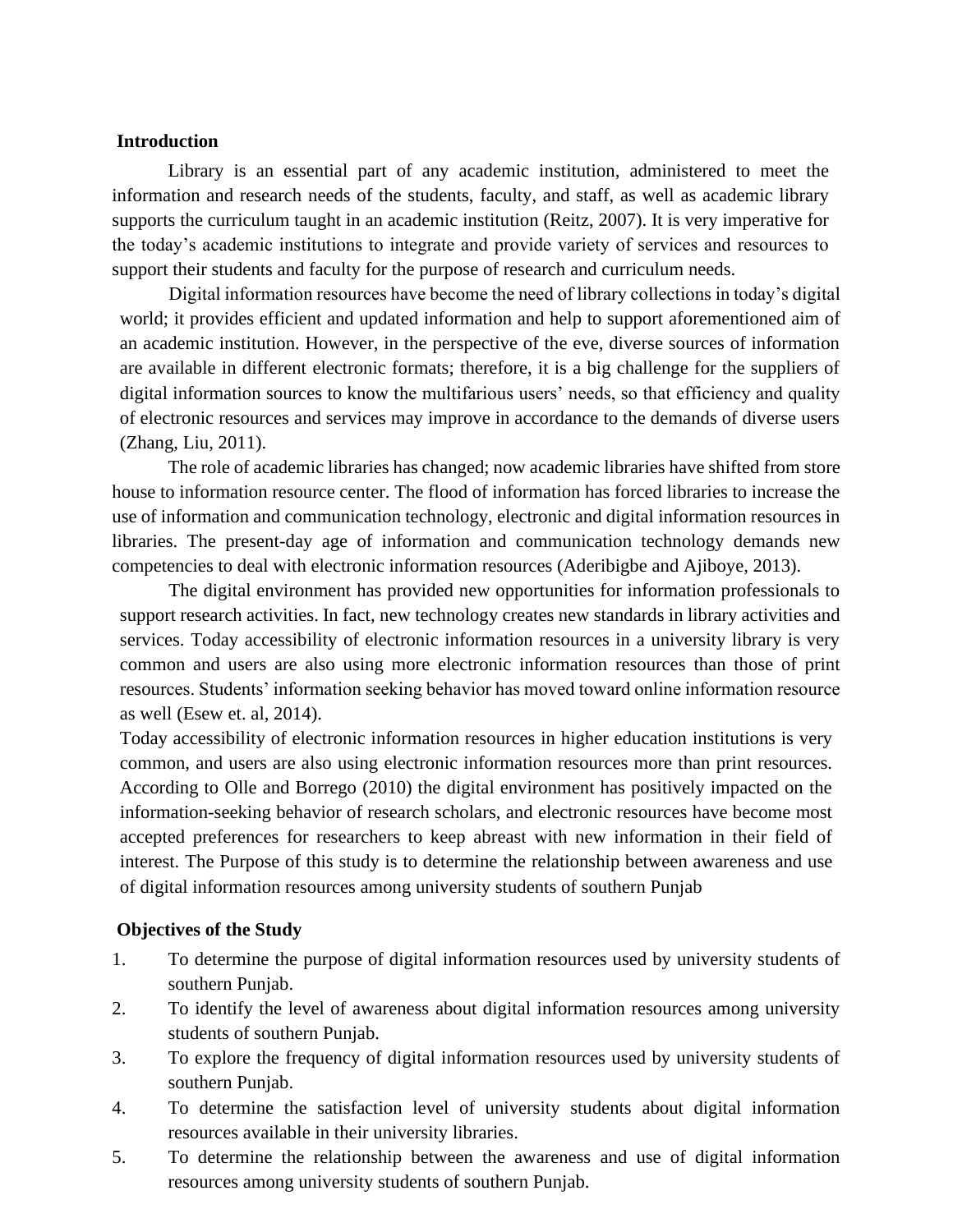6. To identify the barriers related to the usage and awareness of digital information resources among university students of southern Punjab.

## **Research Questions**

- 1. What is the purpose of digital information resources used by university students of southern Punjab?
- 2. What is the level of awareness about digital information resources among university students of southern Punjab?
- 3. What is the frequency of digital information resources used by university students of southern Punjab?
- 4. What is the satisfaction level of university students about digital information resources available in their university libraries?
- 5. What is the relationship between the awareness and use of digital information resources among university students of southern Punjab?
- 6. What are the barriers related to the usage and awareness of digital information resources among university students of southern Punjab?

## **Statement of the Problem**

Academic Libraries are the important part of its parent institution, provision of information to its entire user community is the core aim of any academic library, to achieve these objectives academic intuitions would acquire various information sources in print or digital formats. The information sources in digital formats have many benefits in today's digital age because these can be accessed from remote cities in multiple forms in an efficient and quick manner. Users of an academic library demands and rely on digitally available information source. The online databases, e-library services are considered as one of the important means of flourishing libraries within universities.

Generally, it is understood fact that awareness about electronic information resources and use of digital resources enhance the students' abilities to improve the research and academic work efficiently and skillfully within the ethical parameters. Relationship between awareness and use of digital resources among universities students of Islamia University of Bahawalpur and Bahauddin Zakariya University Multan is a unique research statement which fills the gap left by the previous researchers in this regard. Therefore, the present research is aimed at exploring the relationship between awareness and the use of digital information resources among university students and their impact on them.

## **Literature Review**

## **Purpose of using Digital Information Resources**

Tella et al (2018) examined the use of e-resources among academic departments. Data was collected through questionnaire by using survey method of research. It was determined that the large number of participants use electronic information resources for research, educational assignments and course work. However, the electronic information resources provided a current, latest and growing amount of knowledgeable collection across multidimensional users in academic departments.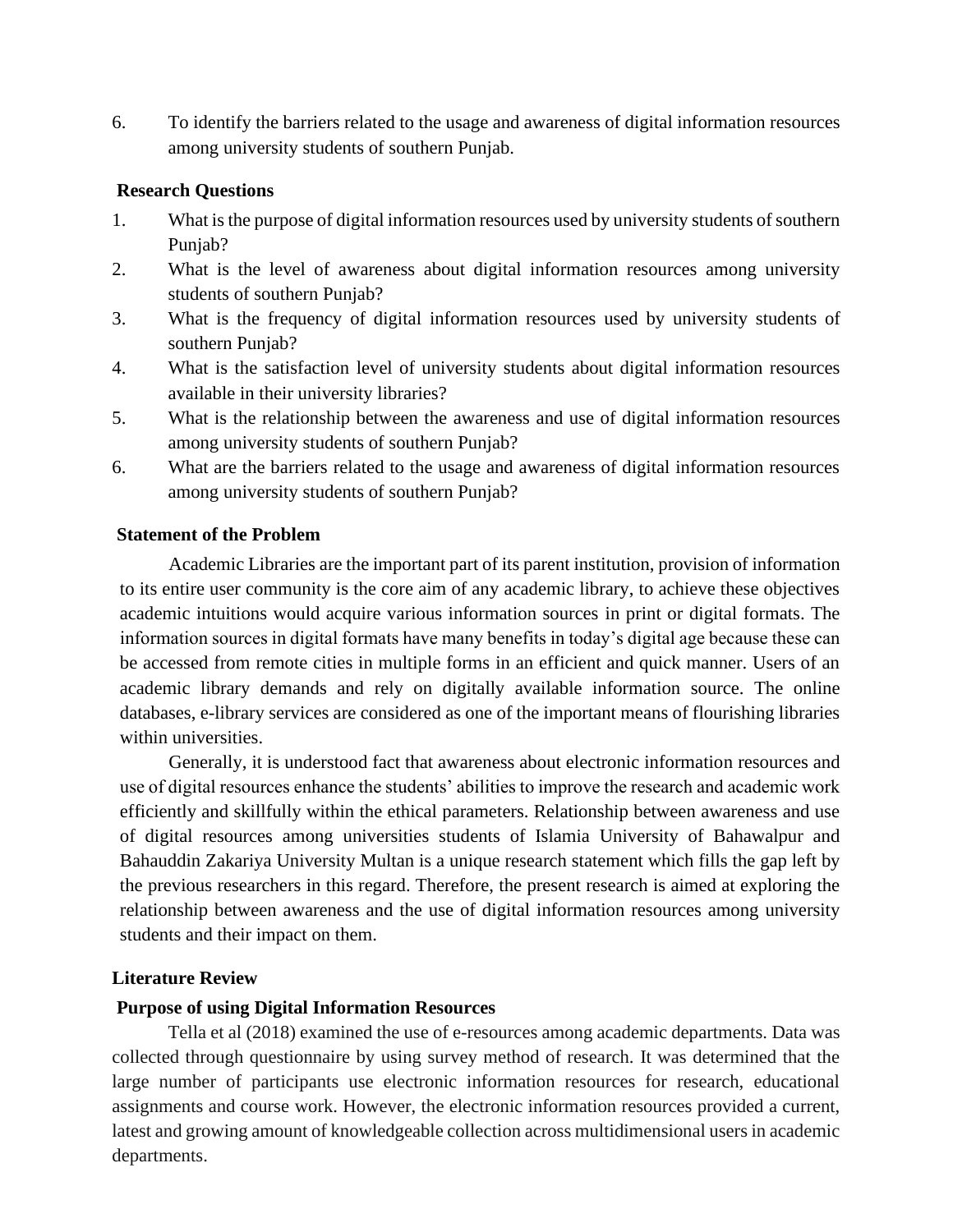Another study, based on mixed method research approach carried out by Jabeen et al. (2017) with aim to explore the purpose, satisfaction level, and barriers in using the various resources of digital libraries among graduate and post-graduate students of five universities of Ninjang-China. Findings of their study unveiled that majority of the respondents from all five participating universities used digital library resources to complete their course work, research articles, thesis, and dissertation.

Deans and Durrant (2016) carried out a quantitative survey to examine the "knowledge and use of online databases and the library's OPAC by final-year business associate degree students in five selected Jamaican community colleges". The study found that significant number of participants use internet to complete their assignments and the internet was preferred source of information among majority respondents. Furthermore, less usage of "online databases" by participants found.

Amjad et al. (2013) explored the purpose of using electronic resources among majority of the participants were to fulfill various educational tasks, for the research needs, and enhancing knowledge in their field. Swift and ease of the access, and the round the clock availability were the core reasons of using electronic sources among most of participants.

Mirza and Mehmood (2012) explored in their study that the core purpose of using library resources among most of participants were to study and completing their research projects.

Li's (2012) study found the significant number of participants used various search engines to complete their assignments, and the most of participants were well aware about different techniques of searching online.

Gouseti (2017) investigated the use of various digital technologies by doctoral students through a qualitative method. It was found that the majority of the participants use the online databases, Google scholar, and emailing, for the purpose of research, besides this the usage of online books, journals which were accessible through their library, the information sources available in electronic forms were preferred choice among majority participating doctoral students.

Chen-Gaffey and Getsay's (2016) case study, found the significant use of books in electronic formats as compared to books in printed forms found whilst one important reason of using E-books their current nature.

Raza and Upadhyay (2006) assessed the "use of electronic journals by the researchers of Aligarh Muslim University, India" the findings of their study revealed that most of the participants use electronic journals daily and when needed, for the purpose of research, enhancing knowledge, and studying.

Nisha and Ali (2012) found that majority of respondents know the worth of electronic journals and they were used for obtaining information, and collection building. Further, it was also explored that respondents use these journals with two purposes one for searching a relevant material and second for the research use. However, few of the respondents use only for retaining information which helps them in academic assignments.

Deng (2010) found that the use of electronic resources was higher in Australian universities; maximum respondents considered that e-resources are useful in their learning. They used these resources for different purposes, i.e., learning, research activities, up-dating the knowledge, etc. the main reasons influencing the use of these resources indicated by the respondents were cognizance and the quality of the information available through the use of electronic resources.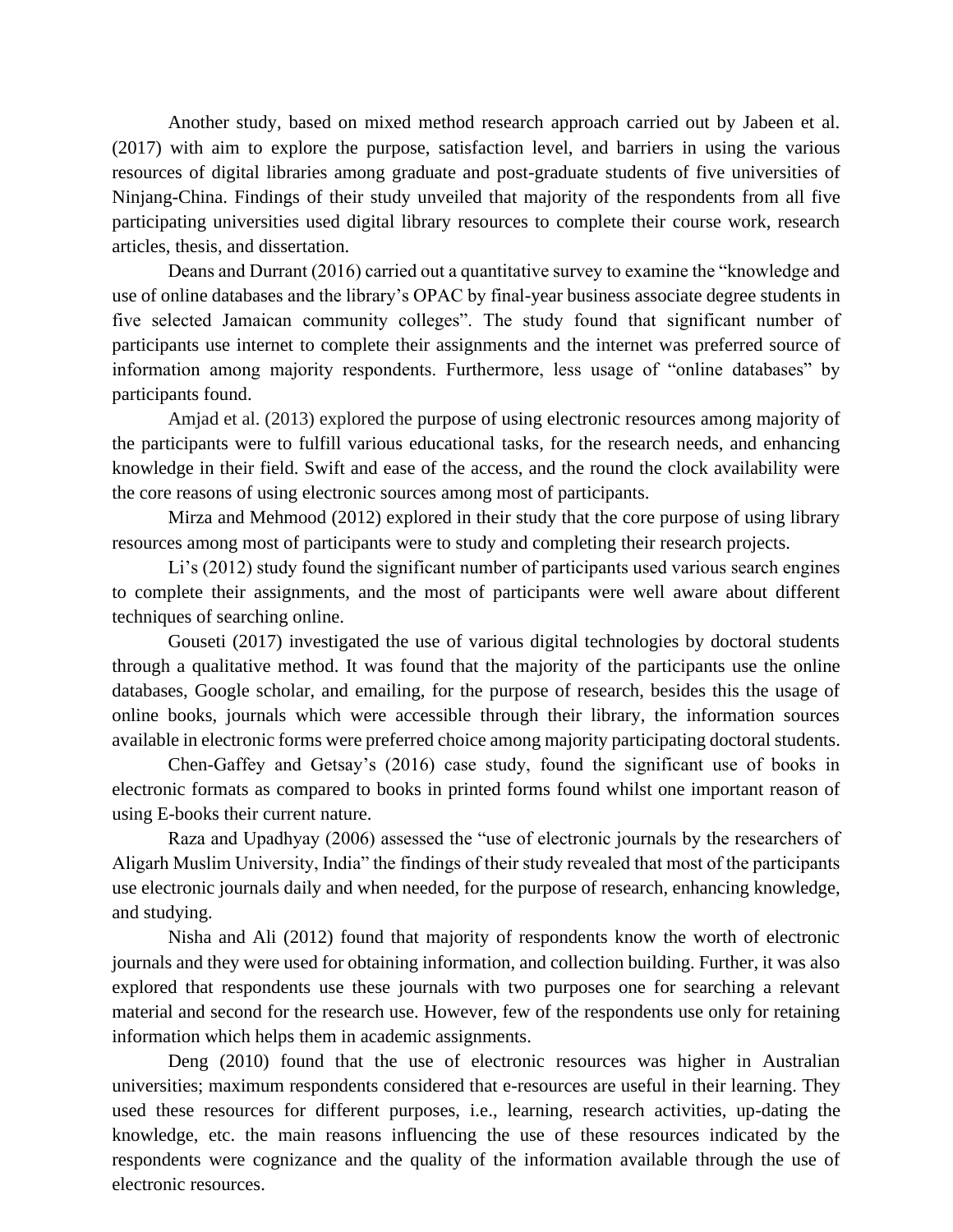Urhiewhu (2014) analyzed the availability and use of electronic information resources among undergraduate students, the findings revealed that the university library subscribed various online/offline services through which the information source in electronic format made available in university library to serve their users.

Nagata, Kytomaki and Toda (2010) conducted a study to determine that students need of library use and value. It was found that the use of electronic libraries was identifying educational output are obtained according to need of library usage. It was found that the educational groups use the library for its material and research purposes.

Zhang et al. (2011) probed the use of electronic information resources among seven universities in China. It was found that various purposes for which e-resources were used are; for the research, for the teaching, and enhancing information.

Brophy (1993) explored the various benefits of electronic information sources that the facility of e-sources could be used by multiple users; the other advantage of the electronic resources is provision of current information in a swift and convenient manners.

Kelley and Orr (2003) investigated the use and access the electronic information resources among university students, to explore the usage, kind of information, modes and ways through which they had access and worth of that information. Findings revealed that the majority of the respondents obtain information through internet, and they prefer the use of electronic information resources, the students use the library for their research purpose. Moreover, the distance respondents obtain information from the university library.

Soni, et al. (2018) conducted a study to find the present status of access and usage among LIS professional and researchers like CD-ROM databases, online databases, online journals, OPAC etc. However, study highlights the challenges, benefits, and progress perceived by research scholars while using electronic collections. It is also found that research scholars obtain information about e-resources and databases in their departments through the library website and the Internet.

Ahmad and K. C. Panda (2013) conducted a study among academic staff on awareness and use of electronic information resources. Survey method of research was used in this study. A questionnaire was used as a data collection instruments from respondents. It was found that most of academic staff members were lack of skills relevant to use of library and specific information resources browsing for their need.

Chohan, Bhatti, and Naeem (2017) noted that the impact of usage, electronic information resources among students of Islamia university of Bahawalpur. It was found that the majority of respondents' ages were in the range of 20 to 25 years. The majority of respondents were female. Most of the respondents having BS degree education and only 20 percent of total population M. Phil and PHD students. The mean grade point average of respondents was found to be 3.43 and maximum 4. Further, it was found that Majority of respondents visit the library after one week. While among total population 42 respondents never use library. Moreover, it was investigated that the respondents whose visit to university library their usage of electronic information resources was high as compared to other.

Sinh and Nhung (2012) asses that users' behaviour are library to influence the usage of edatabases, and the parameter which affects the use of databases were; usage aim, preference, and the mechanism through which users search, Further it was found that full-text databases were preferred more than bibliographic databases.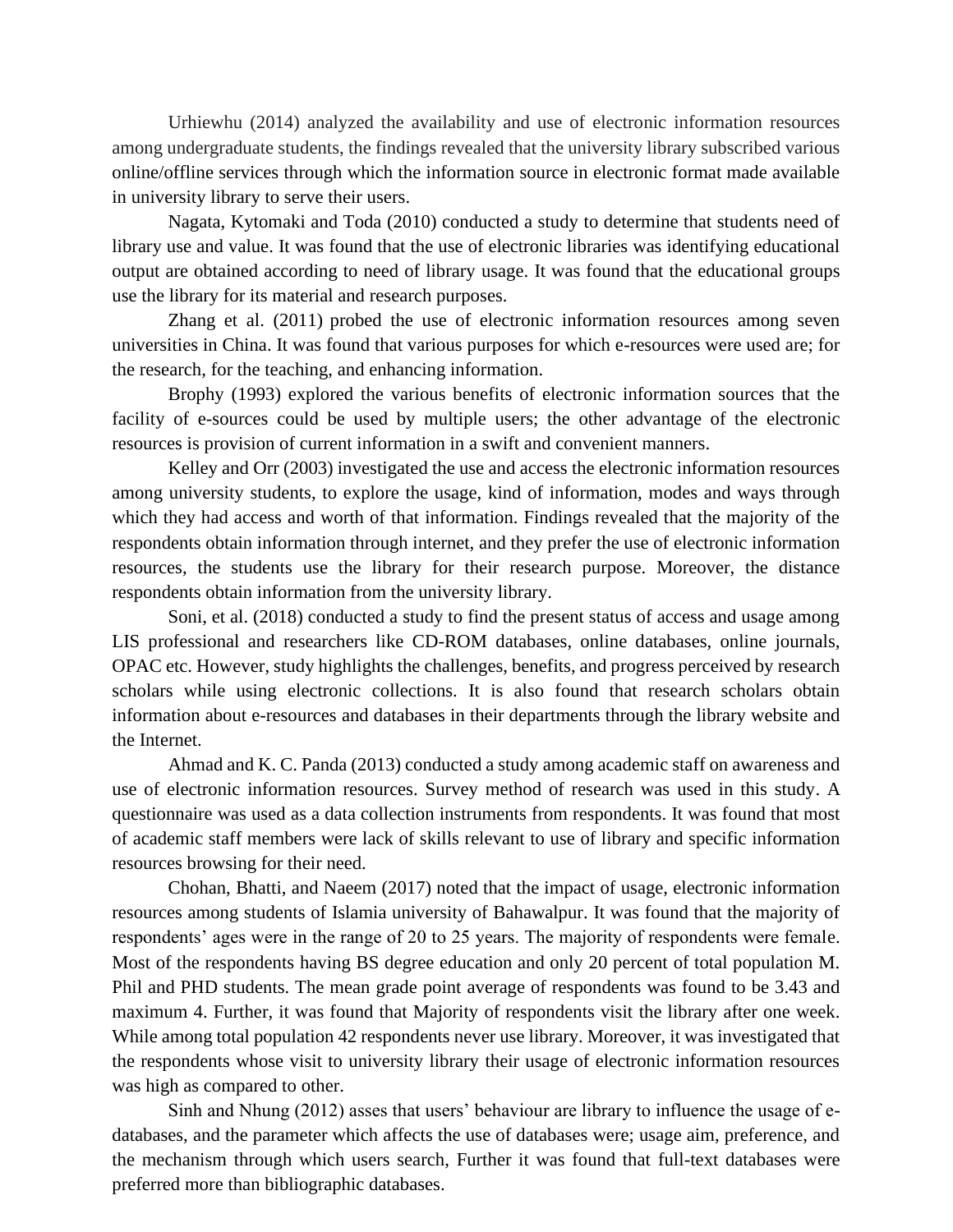#### **Level of Awareness about Digital Information Resources**

Hussain and Jan (2018) in Pakistan, conducted a study with an aim to examine the electronic resources and services perception among library users of National Defense University (NDU) Islamabad, they explored that vast number of participating students were well aware about the different electronic services provided by NDU library i.e., NDU-Digital library, HEC databases, NDU-OPAC, and email services as well.

[Akpojotor \(2016\)](file:///C:/Users/Rab/Desktop/LIterature%20review.docx%23_ENREF_4) [i](file:///C:/Users/Rab/Desktop/LIterature%20review.docx%23_ENREF_4)nvestigated the use of electronic information resources among postgraduate students; Researcher used descriptive research method for this study. It was found that respondents were very well conversant about the worth and value of e-resources. Most of the respondents have good skills about the usage of electronic information resources. Moreover, available information resources were the helpful for the students.

Adojoa and Dzokotoe (2017) conducted a study on academic libraries as hub of knowledge. It was found that 88% respondents use the library, 65% electronic collection presents in the library. Further, it was identified that respondents were very well familiar with the value of electronic collection, but they use rarely electronic information resources.

Tlakula and Fombad (2017) found that the level of usage of electronic information resources among undergraduate students were small and had limited access to SABINET and EBSCO databases. The level of understanding and awareness of undergraduate students were not good. They feel difficulties in browsing the electronic and online databases. The management of the school should have to develop computer and information literacy skill in their students and arranged seminar on electronic information resources in order to effectively utilize the information resources needed.

Sivathaasan et al (2014) probed the usage of electronic information resources and explored that there are minor differences between ages of respondents' language and experience of the use of electronic information resources. However, the average use of electronic information resources does not make difference among five faculties.

Ankrah and Atuase (2018) investigated the use of electronic resources among postgraduate university students in Cape Coast, findings unveiled that majority of respondents do not use Google, Google scholar as a search engine but instead of this they give priority to search library databases for information. Further, it is found that the respondents locate the problems of poor internet speed which was a major barrier and waste lot of time of the users.

#### **2.4 Frequency of using Digital Information Resources**

Zhou et al. (2017) explored that most of students, enrolled in undergraduate studies frequently used the journals, dissertations, and full text online Chinese databases, majority participants preferred to use open-access online resources, whilst frequency of using online resources among majority undergraduate students were twice or more than twice in a month.

Khan et al. (2014) investigated the satisfaction of scholars with digital library in a perspective of Pakistan, the findings of their study revealed that the majority of participants use various digital resources in a week or 2-3 times in a week, and as per need, moreover, the majority of participants frequently use HEC digital library resource for the purpose of completing research articles, thesis, and dissertation. The Majority of the respondents found satisfied with the available digital resources and services.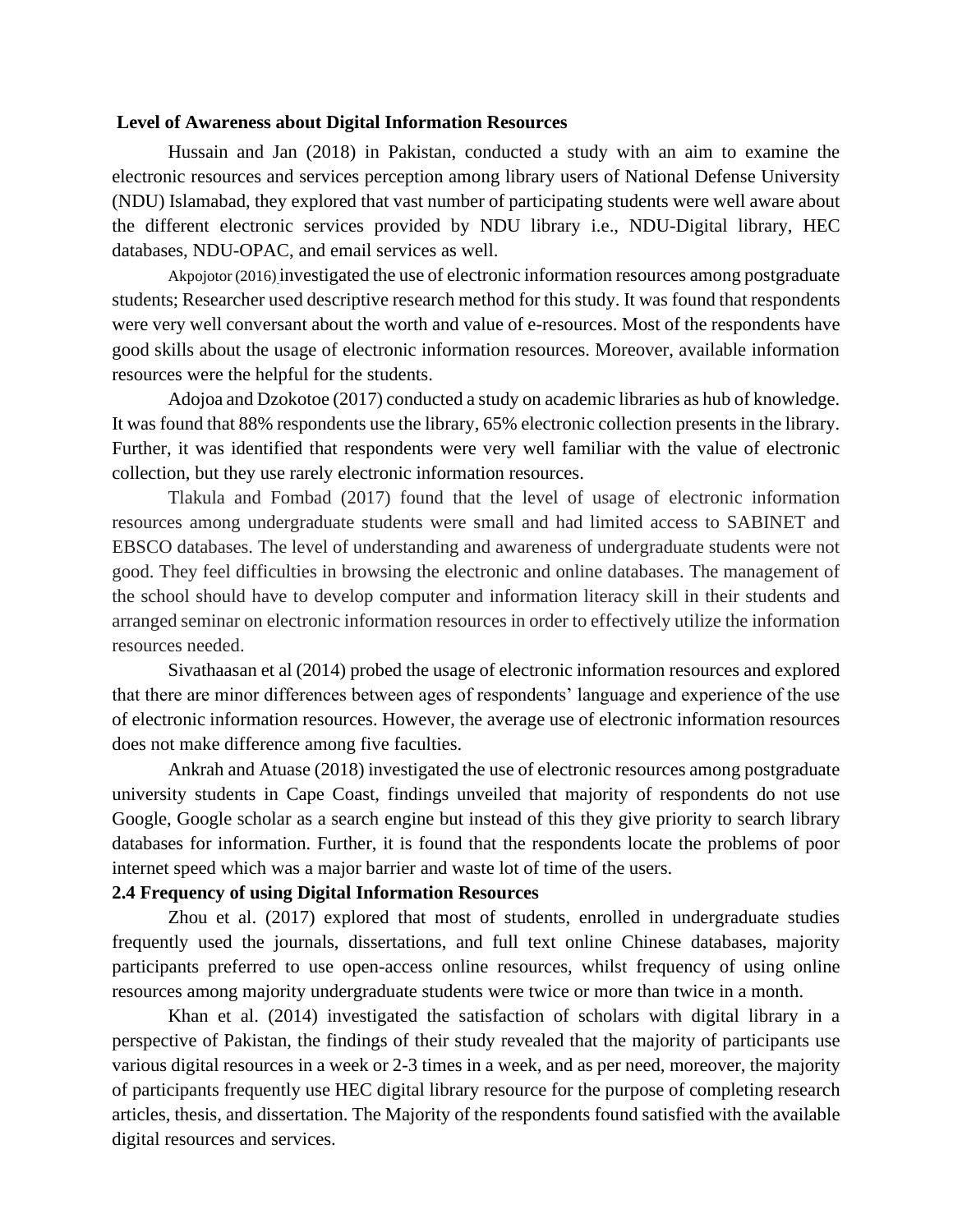Ahmad and Amjad (2014) highlighted in their study that most frequently used electronic sources were web-based resources, i.e., electronic books, journals and thesis, and HEC databases.

In Pakistan, Amjad et al. (2013) examined the usage of E-Resources by M.Phil. and Doctorate research scholars enrolled in various disciplines of the Arts faculty in the Islamia University of Bahawalpur, the findings of their study unveiled that participants "frequently" use emailing, Web-based resources, internet, various electronic resources i.e. "E-newspaper, E-books, and E-journals", and the databases provided by higher education commission of Pakistan.

Khan and Ahmed (2013) conducted in a descriptive survey-based study on "impact of digital library resources on scholarly communication: challenges and opportunities for university libraries in Pakistan" the findings of their study unveiled that majority of the participants utilized various digital information sources in a week twice or more, and when they needed; for the purpose of completing their thesis, dissertations and research articles.

Shuling's (2006) study found postgraduate students of the university were frequently used full-text online databases owned by the library.

#### **Satisfaction level of Participants about the Digital Information Resources**

Jabeen et al. (2017) conducted a study with an aim to explore the purpose, satisfaction level, and barriers in using the various resources of digital libraries among graduate and postgraduate students of five universities of Ninjang-China, the findings of their study unveiled majority of the participants of all five universities found "satisfied" regarding the interface design of digital library, searching procedure, and information authenticity of the resources available in the digital library.

Delaney and Bates (2017) explored that most of the respondents frequently use various Ejournals as a source of information, the satisfaction level among overall participants with the services provided by university library found as high, whilst the restricted access to online resources found as a major barrier.

Ahmad and Amjad (2014) found in their study that the majority of participants were satisfied and very satisfied with the electronic information sources, most frequently used electronic sources were web-based resources i.e., electronic books, journals and thesis, and HEC databases.

Khan and Ahmed (2013) found in their descriptive survey-based study on "impact of digital library resources on scholarly communication: challenges and opportunities for university libraries in Pakistan" that the significant portion of participants was "satisfied" with quality and reliability of information, and user-friendly interface as well as search results.

Javed and Bhatti (2013) conducted a study on usage pattern among students. It was found that the majority of the population prefers to use general books and library's reference collection. Majority respondents found "satisfied" with the printed collection, and abstract and index services. Use of internet for the fulfilling educational needs also found among participating students and respondents' skills related to browsing databases and services provided by library not hopeful.

Mirza and Mehmood (2012) carried out a study by employing survey approach to investigate the "effectiveness of electronic resources and services" in 8 public and private university libraries of Lahore and Islamabad, Pakistan. The findings of their study revealed that a notable number of participating students were satisfied with the diverse electronic sources.

Amjad el.al (2013) conducted a study in Pakistan; found that an overwhelming majority of the participants were satisfied with the resources available in diverse electronic formats. Another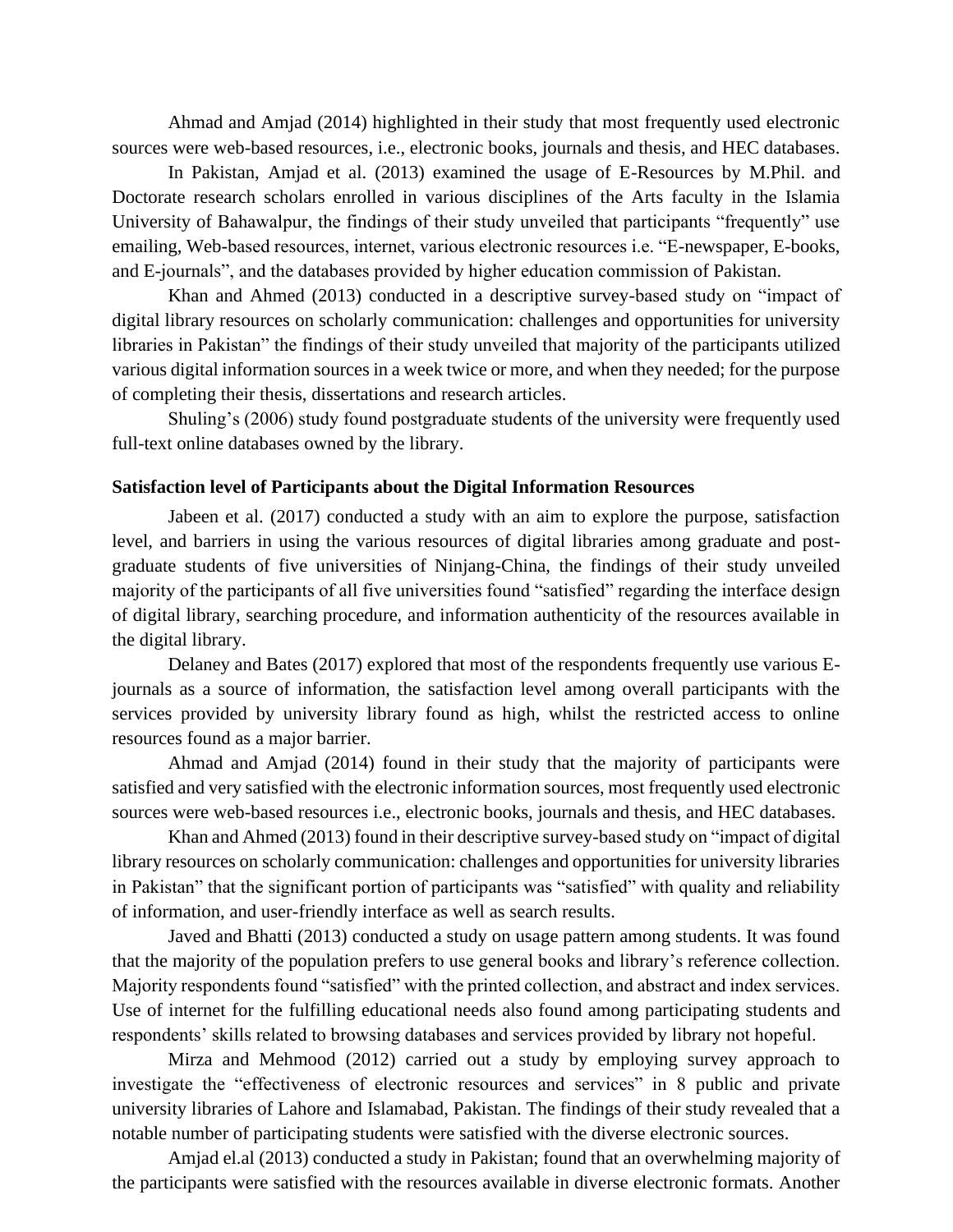study based on survey and questionnaire conducted by Holley and Powell (2004) to evaluate the "satisfaction of students with the available electronic library resources at Wayne State University" they explored that significant majority of participants found well aware about the available electronic resources; majority of the participating students found "satisfied" with the easy access and use of resources, help and co-operation of library staff.

Rafiq and Ameen (2012) explored that the respondents know the usefulness of electronic databases, and they preferred to use un-restricted online resources for their research needs; the majority respondents found satisfied with the authority of information.

#### **Relationship between the Awareness and Use of Digital Information Resources**

Ukachi (2015) found in a survey-based study that electronic information resources were used inappropriate manners because of the dearth of information literacy skills. However, a strong positive association was found between information literacy skill and the use of electronic information resources.

Adeleke et al. (2016) assess the relationship between information literacy and the use of electronic information resources among postgraduate students, the study found that a large number of participants were not using e-resources, and dearth of searching skills were main hurdle in using e-resources.

Ahmed et al. (2017) conducted a study through survey questionnaire approach to examine the "relationship between e-resources usage and research productivity among the university scholars in Pakistan" the study population comprised on M.Phil. and PhD scholars enrolled in Arts and Humanities faculties of two universities "The Islamia University of Bahawalpur" and "Bahauddin Zakaria University Multan". The findings of their study revealed that usage of eresources has positive impact on participants' research work and also research productivity.

Dadzie (2005) probed the use of electronic resources among students and faculty, It was determined that a notable number of respondents were high users of computer for the browsing of electronic collection. Further, it was studied that respondent's internet usage is high as compared to scholarly collection. The low usage is due to poor awareness about the scholarly information resources.

Sinh and Nhung (2012) found that the behavior of users' is likely to influence the usage of e-databases, and the parameters which affect the use of databases are; usage aim, preference, and the mechanism through which users search. Further it is found that full-text databases were preferred more than bibliographic databases.

Raza and Babar (2017) conducted a study on online resources among students among students of university of Punjab, the survey design approach was used in the study, and the questionnaire for the collection of data was used. It was found that electronic information resources were very important and have played a key role in academic work, assignments, and major use for research work by M.Phil. and PhD students. Further, it was found that access to online resources provided to students from university, they can easily access the digital library resources from their home and work places. However, it was determined that university provide free of cost HEC digital library resources access to their users at any time from everywhere through university VPN services login.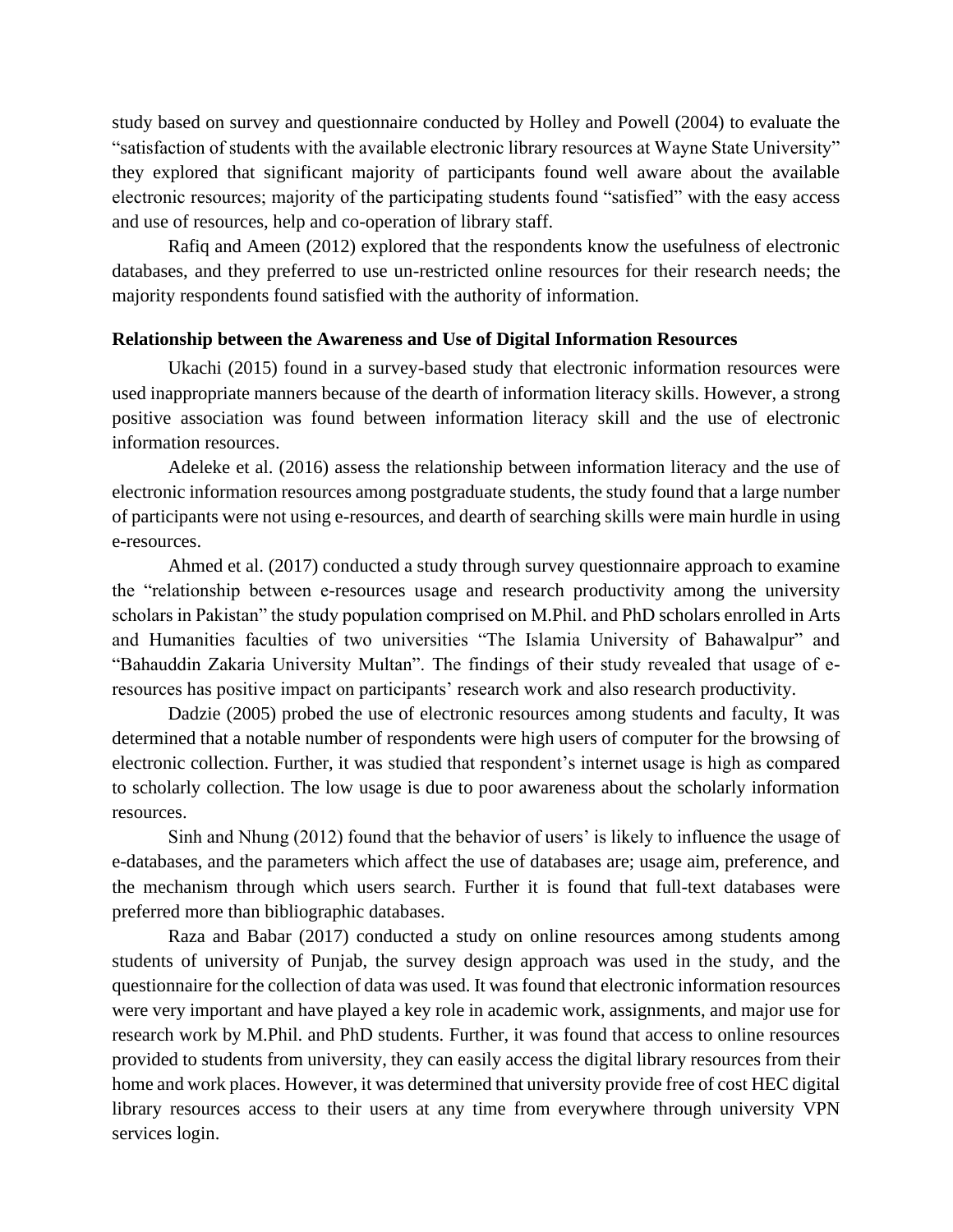#### **Barriers in using Digital Information Resources**

Recently, a study based on mixed method research approach carried out by Jabeen et al. (2017) with aim to explore the purpose, satisfaction level, and barriers in using the various resources of digital libraries among graduate and post-graduate students of five universities of Ninjang-China, findings of their study revealed the various problems such as; access of digital resources is restricted to only universities premises, dearth of frequent internet, and lack of training opportunities for the students about effective use of DL resources, the dearth of information literacy programs also highlighted as a barrier using diverse digital resources.

Lo et al. (2017) found in their study that restricted access, copyright issues, high cost of subscription, and other technical problems (error detection and trouble-shooting) are the various problems related to digital resources.

Delaney and Bates (2017) also found some barriers in their study that the restricted access for online resources found as a major barrier.

Ali (2016) highlighted the various constraints faced by the participating universities' students in using online resources that, majority of the participating students face difficulties in accessing the resources available in different electronic formats, feel uncomfortable in reading online constantly, and the high cost of printing required information.

Ahmad and Amjad (2014) explored problems in using electronic sources found as lack of user-friendly Interface and searching relevant information, dearth of internet connection, electricity problems, and feeling discomfort reading online.

Khan and Ahmed's (2014) study, found that restricted access to HEC digital library, infrequent internet, electricity short fall, dearth of searching skills, and scarcity of appropriate training for the students were the major constraints among students.

Amjad et al. (2013) highlighted the problems in using source of information available in different electronic formats were highlighted as lack of searching expertise, internet connection problems, authenticity and credibility of huge electronic information sources.

Achonna (2008) have found that a large number of students have skill to use electronic resources. They know the value of electronic collection. However, they faced some problems like lack of skill in the use of these collections, limited no. of computer, electricity problems, and close access to electronic data bases collection.

Togia and Tsigilis (2010) conducted a study on awareness of electronic resource among graduate students they explored that significant portion of respondents used various search engines and ERIC database for the research purpose; dearth of searching skills found as main problem in low usage of resources.

[Adeyoyin et al. \(2016](file:///C:/Users/Rab/Desktop/LIterature%20review%20August.docx%23_ENREF_1)[\)](file:///C:/Users/Rab/Desktop/LIterature%20review%20August.docx%23_ENREF_1) highlighted some barriers in their study that lack of specific knowledge, finance and specific software, create barrier for users to access the e-collection of libraries.

Adojoa and Dzokotoe (2017) found some problems in using electronic resources like internet speed, lack of expert staff. The library high authority should have to manage such types of hurdles to give a smooth service to their users.

Rehman and Ramzy (2004) explored in their study that library management do not provide a reasonable time to users so that they work properly, and second thing was lack of user's information literacy and computer skills.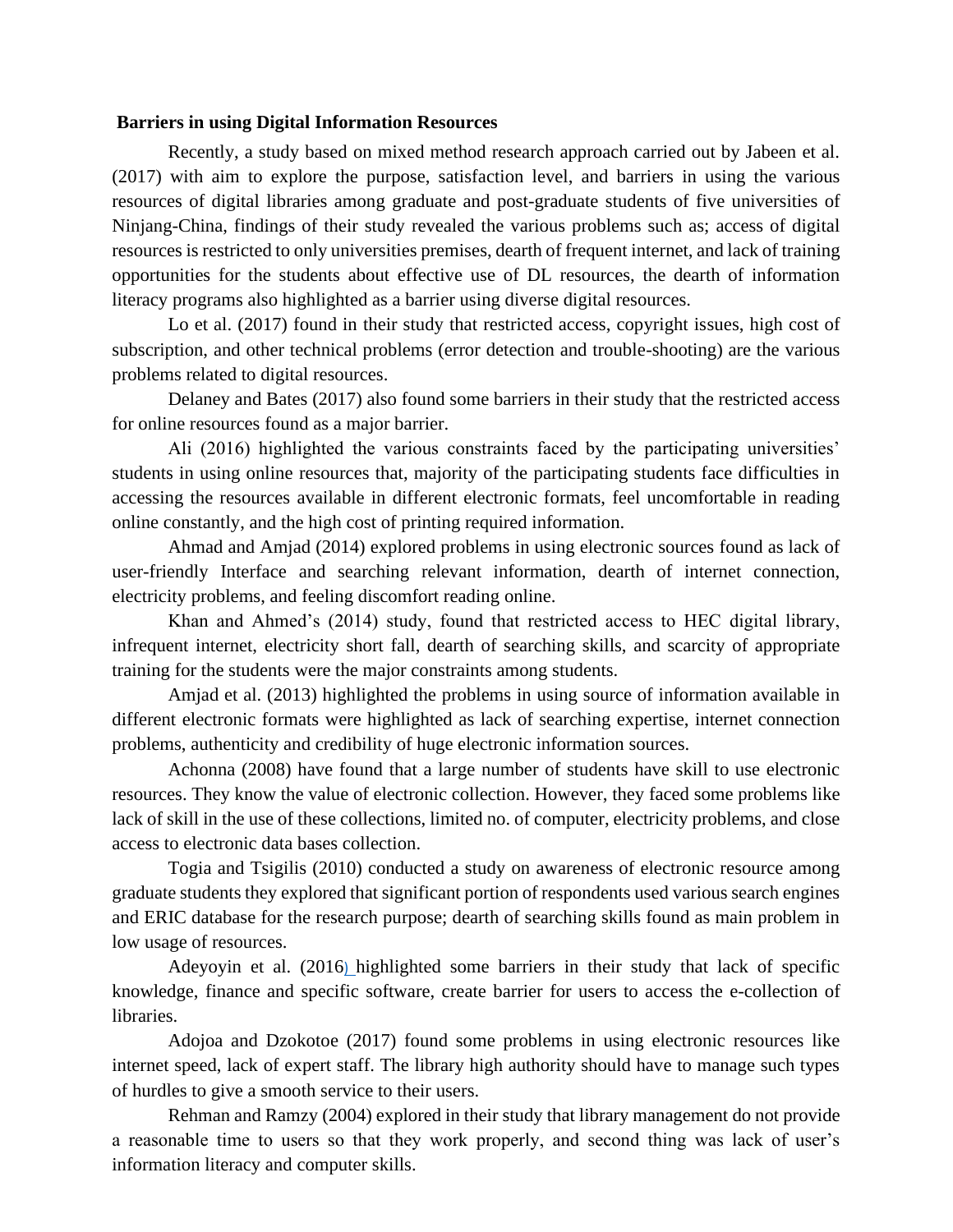Ajuwon and Titiloye (2016) examined the usage of computer among university students through survey research, it was found that large number of students were not computer users, only few students visit library and use electronic information resources for their academic work. Lack of acquaintance with information sources, dearth of access to computers, scarcity of training opportunities, and the high cost of electronic information resources reported as core problems.

Zabed (2013) highlighted various problems that lack of awareness about accessibility of electronic journal resources was also a problem

Gouseti (2017) found in his study that insufficient physical space with limited computers and internet connectivity and lack of technical skills to use digital sources efficiently highlighted as some constraints.

Boumarafi (2010) explored the various barriers in using e-resources found as dearth of skilled staff and computers, lack of searching skills among participants, and lack of relevant training.

Raza and Upadhyay (2006) find out that infrequent internet, restricted access of online resources, and dearth of training about using online resources were found as core problems in accessing electronic journals.

Nwabueze and Urhiewhu (2015) identified that barriers of electronic information resources are lack of power supply, non-availability of online databases, slow band width, insufficient computers, network problems, lack of ICT skills, lack of formal training, server slowness and the frequent breakdown.

#### **Research Methodology**

A quantitative measure was the recommended and widely used method in the social sciences. Survey research design is the most popular research design in quantitative measures (Creswell, 2013). Therefore, this study adopted a survey research method to collect the data for this study. The purpose of this study was to determine the relationship between awareness and use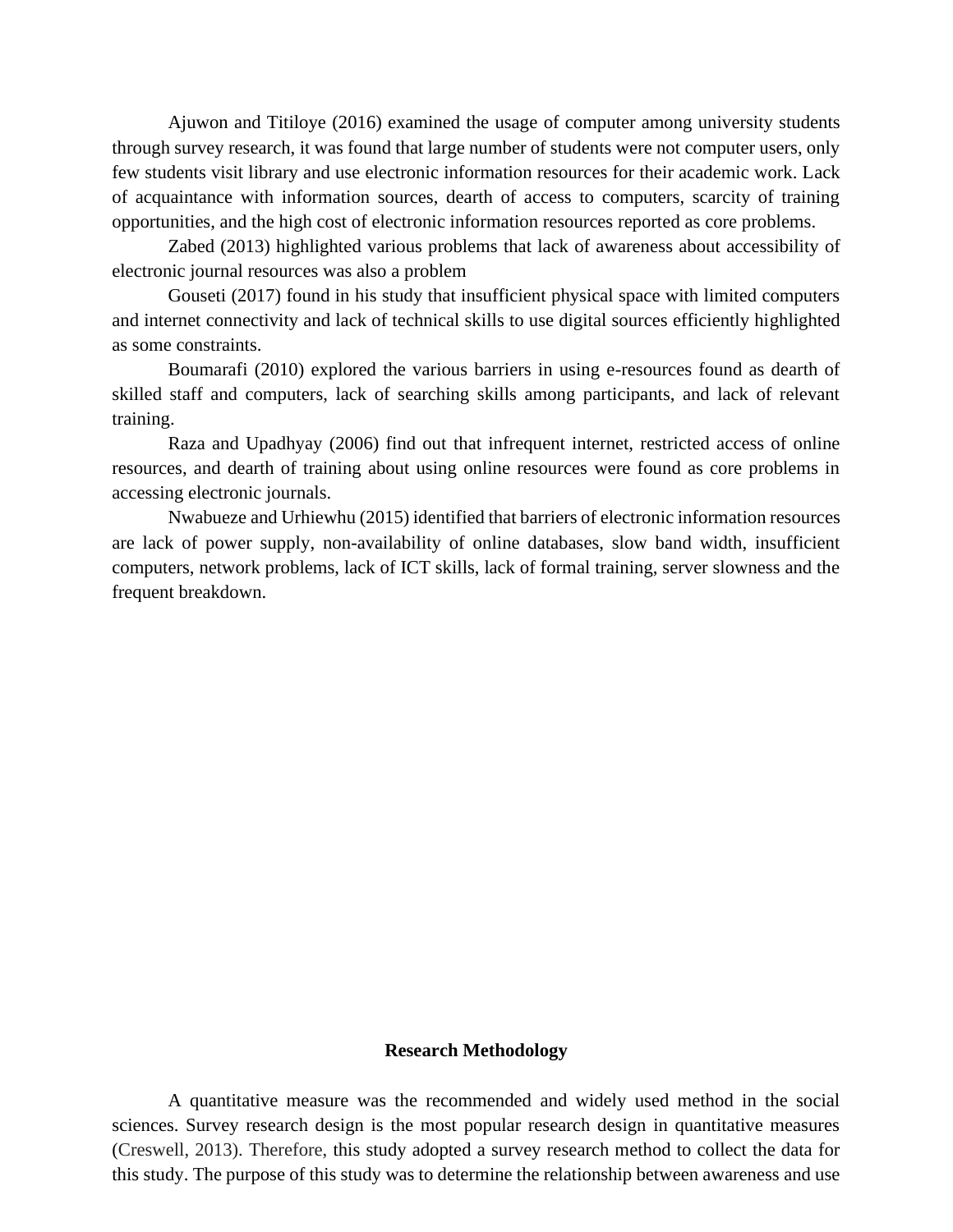of digital information resources among university students of Southern Punjab i.e Islamia University of Bahawalpur and Bahauddin Zakariya University Multan.

#### **Research Method**

In survey research design, the most commonly used data collection tool is questionnaire. In the present study, the researcher adopted survey research design and employed questionnaire as a research method to collect the data from respondents.

## **Population of the Study**

The populations of the study were included BS, Master, MS, M.Phil and PhD programs, students of The Islamia University Bahawalpur and Bahauddin Zakariya University Multan. The reasons for the selection of two university students were to compare the awareness and use of digital information between the students of two universities.

The population of the study was geographically scattered. Data was collected through convenience sampling. Convenience sampling is useful, especially when randomization is impossible like when the population is very large. It can be useful when the researcher has limited resources, time and workforce. Therefore, the researcher used convenience sampling techniques.

## **Data Analysis**

SPSS (statistical package for social sciences) software was used to coding and analyzing the collected data. The collected data was different in nature therefore, measured on different measurement scales. Demographic information of the respondents e.g., gender age group, faculty of education, use of university library, use of digital information resources and preference to use of digital information resources over traditional resources using nominal scale in SPSS. The questions related to purpose of using digital information resources, reasons for using, awareness about digital information resources, kind of digital information resources, usage frequency of HEC databases 'scaled' in SPSS. Various statistical tests were applied to analyze the data. The nominal data were analyzed and presented in frequency and percentage. However, the data which were interval or ratio and were measured on 'scale' was analyzed and presented in mean and standard deviation.

## **Data Analysis Interpretation**

## **Demographic Information of the Respondents**

Demographic analysis of the respondent is presented in (Table 4.1). It indicates that majority of the respondents were female 528 (55.1%), and 431 (44.9%) were male. Age of the respondents' shows that the majority (68.6%) of the respondents was between the age group of 21-25 years and 183 (19.1%) students were in the age group of < 20 years. While 82 (8.6%) respondents 26-30 years and only 36 (3.8%) respondents were in the age group more than 39 years of age.

The level of education the majority of the respondents 361 (37.6%) were BS programs, 313 (32.6%) were enrolled in the Master program, 246 (25.7%) were in the MS/M.Phil, and only 39(4.1%) respondents were in the PhD programs. Majority of the respondents 452 (47.1%) enrolled in faculty of science, 422 (44.0%) were in faculty of arts, and 85(8.9%) respondents from management sciences.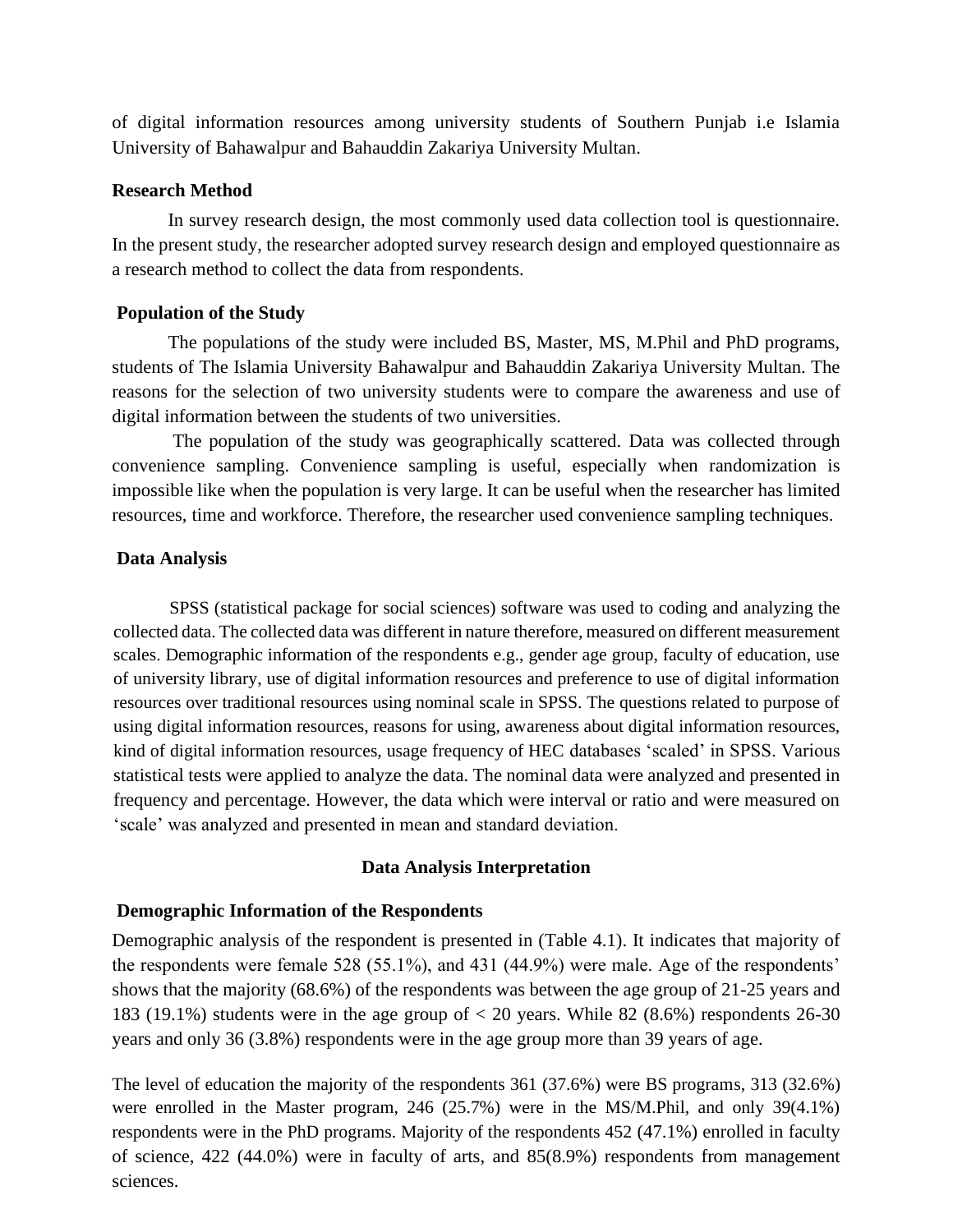| Gender                 | Frequency | Percentage |  |
|------------------------|-----------|------------|--|
|                        |           |            |  |
| Male                   | 431       | 44.9       |  |
|                        |           |            |  |
| Female                 | 528       | 55.1       |  |
| Total                  | 959       | 100.0      |  |
|                        |           |            |  |
| Age of the respondents |           |            |  |
| Less than 20 years     | 183       | 19.1       |  |
|                        |           |            |  |
| $21-25$ years          | 658       | 68.6       |  |
|                        |           |            |  |
| $26-30$ years          | 82        | 8.6        |  |
| More than 39 years     | 36        | 3.8        |  |
|                        |           |            |  |
| Level of education     |           |            |  |
| <b>BS</b>              | 361       | 37.6       |  |
|                        |           |            |  |
| Master                 | 313       | 32.6       |  |
| MS/M.Phil              | 246       | 25.7       |  |
|                        |           |            |  |
| PhD                    | 39        | 4.1        |  |

## **Table.4.1. Demographic Information of the Respondents**

## **Name of faculty**

| <b>Faculty of Science</b> | 452 | 47.1 |
|---------------------------|-----|------|
| <b>Faculty Arts</b>       | 422 | 44.0 |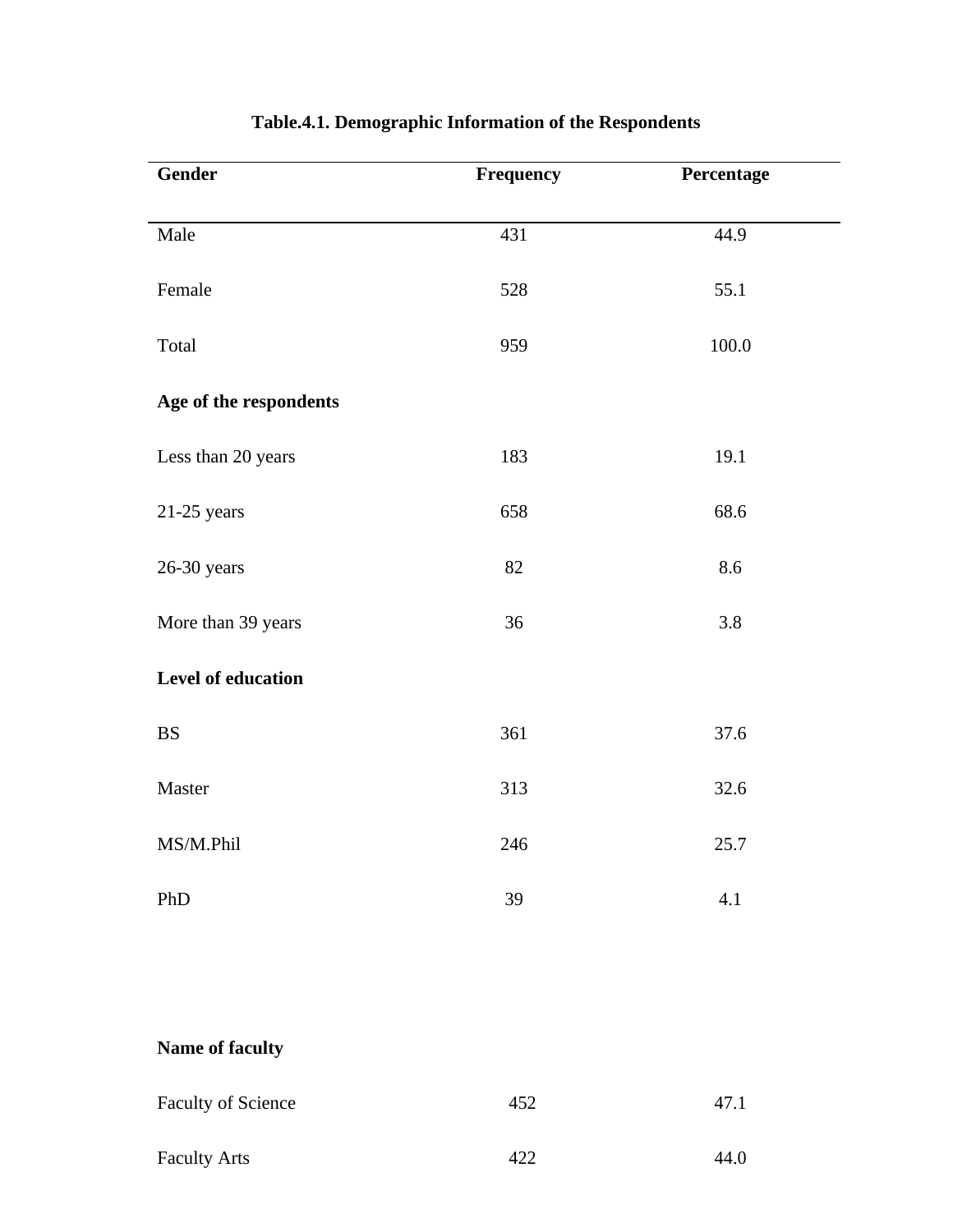## **Use of University Library**

The two hundred and seventy-six (28.8%) respondents reported that they use university library daily,250 (26.1%) on weekly basis, 128 (13.3%) monthly basis, 281 (29.3%) use university library occasionally while 24 (2.5%) respondents reported that they do not use university library.

|              | <b>Frequency</b> | Percentage |
|--------------|------------------|------------|
|              |                  |            |
| Daily        | 276              | 28.8       |
|              |                  |            |
| Weekly       | 250              | 26.1       |
| Monthly      | 128              | 13.3       |
|              |                  |            |
| Occasionally | 281              | 29.3       |
|              |                  |            |
| Never used   | 24               | 2.5        |
|              |                  |            |

## **Table.4.2 Use of University Library**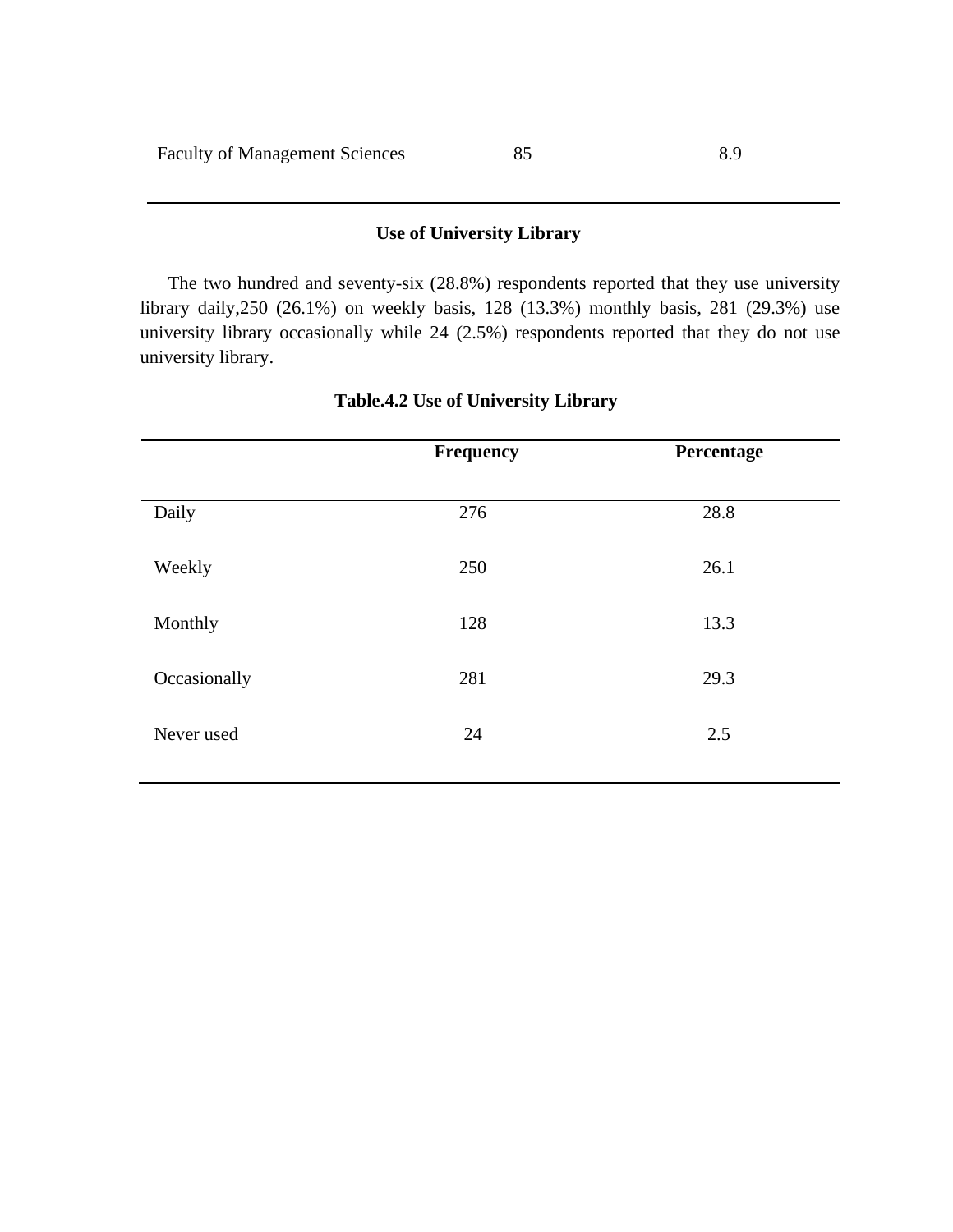## **Usage Frequency of Digital Information Resources to Seeking Information**

In response to a question that how often do you use digital information resources? Majority of the respondents 386 (40.3%) reported that they used digital information resources to seek information daily, 242 (25.2%) reported that they use digital information resources weekly, 123 (12.8%) use digital information resources monthly, 188(19.6%) occasionally use of digital information resources. However, only 20 (2.1%) never used digital information resources to seek information.

|              | Frequency | Percentage |
|--------------|-----------|------------|
| Daily        | 386       | 40.3       |
| Weekly       | 242       | 25.2       |
| Monthly      | 123       | 12.8       |
| Occasionally | 188       | 19.6       |
| Never used   | 20        | 2.1        |
|              |           |            |

|  |  | Table.4.3. Usage Frequency of Digital Information Resources to Seeking Information |  |  |
|--|--|------------------------------------------------------------------------------------|--|--|
|  |  |                                                                                    |  |  |

## **Preference of Digital Information Resources over Traditional Resources**

In response to a question that do you prefer to use digital information resources over traditional resources. The majority of the respondents 369 (38.5%) reported that they prefer sometime digital information resources over traditional resources, 319 (33.3%) prefer often, 164 (17.1%) prefer always, 92 (9.6%) respondents prefer rarely and only 15 (1.6%) respondents never preference of digital information resources over traditional resources.

|          | <b>Frequency</b> | Percentage |
|----------|------------------|------------|
| Never    | 15               | 1.6        |
| Rarely   | 92               | 9.6        |
| Sometime | 369              | 38.5       |
| Often    | 319              | 33.3       |

## **Table.4.4. Preference of Digital Information Resources over Traditional Resources**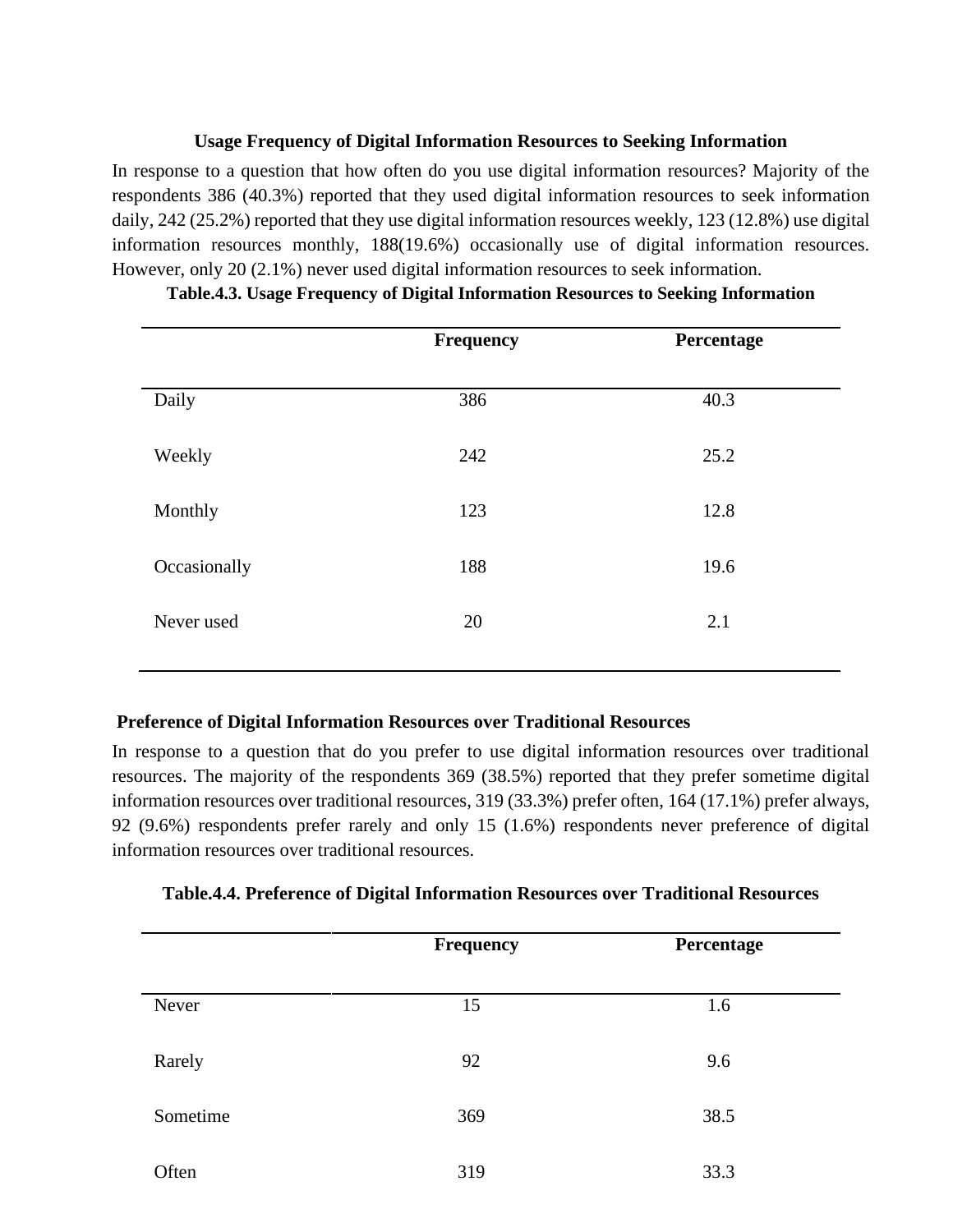#### **Purpose of Using Digital Information Resources**

Respondents were asked 5 statements for a purpose of using digital information resources. All 5 statements received a mean score 4, indicating that majority of respondents were agreed that they use digital information resources to obtain latest information (M=4.03, SD=.930), they use to digital information resources for conducting research' (M=4.02, SD=.932), theyuse digital information resources to prepare exams' (M=4.01, SD= .923), ' they use digital information resources for keeping my knowledge up-to-date' (M=3.99, SD= .895) and 'they use to digital information resources for preparing class assignments' (M=3.90, SD= 1.078) (table)

| Rank           | <b>Statements</b>                                         | $\mathbf N$ | <b>Mean</b> | <b>St.Div</b> |
|----------------|-----------------------------------------------------------|-------------|-------------|---------------|
|                |                                                           |             |             |               |
| 1              | I use digital information resources to obtain latest      |             |             |               |
|                | information.                                              | 959         | 4.03        | .930          |
| $\overline{2}$ | I use digital information resources for conducting        | 958         | 4.02        | .932          |
|                | research.                                                 |             |             |               |
| 3              | I use digital information resources to prepare for exams. | 959         | 4.01        | .923          |
| 4              | I use digital information resources for keeping my        |             |             |               |
|                | knowledge up-to-date.                                     | 959         | 3.99        | .895          |
| 5              | I use digital information resources for preparing class   |             |             |               |
|                | Assignments                                               | 959         | 3.90        | 1.078         |

#### **Table.4.5. Purpose of Using Digital Information Resources**

*Scale: 1= Strongly Disagree, 2= Disagree, 3= Uncertain, 4= Agree, 5= Strongly Agree*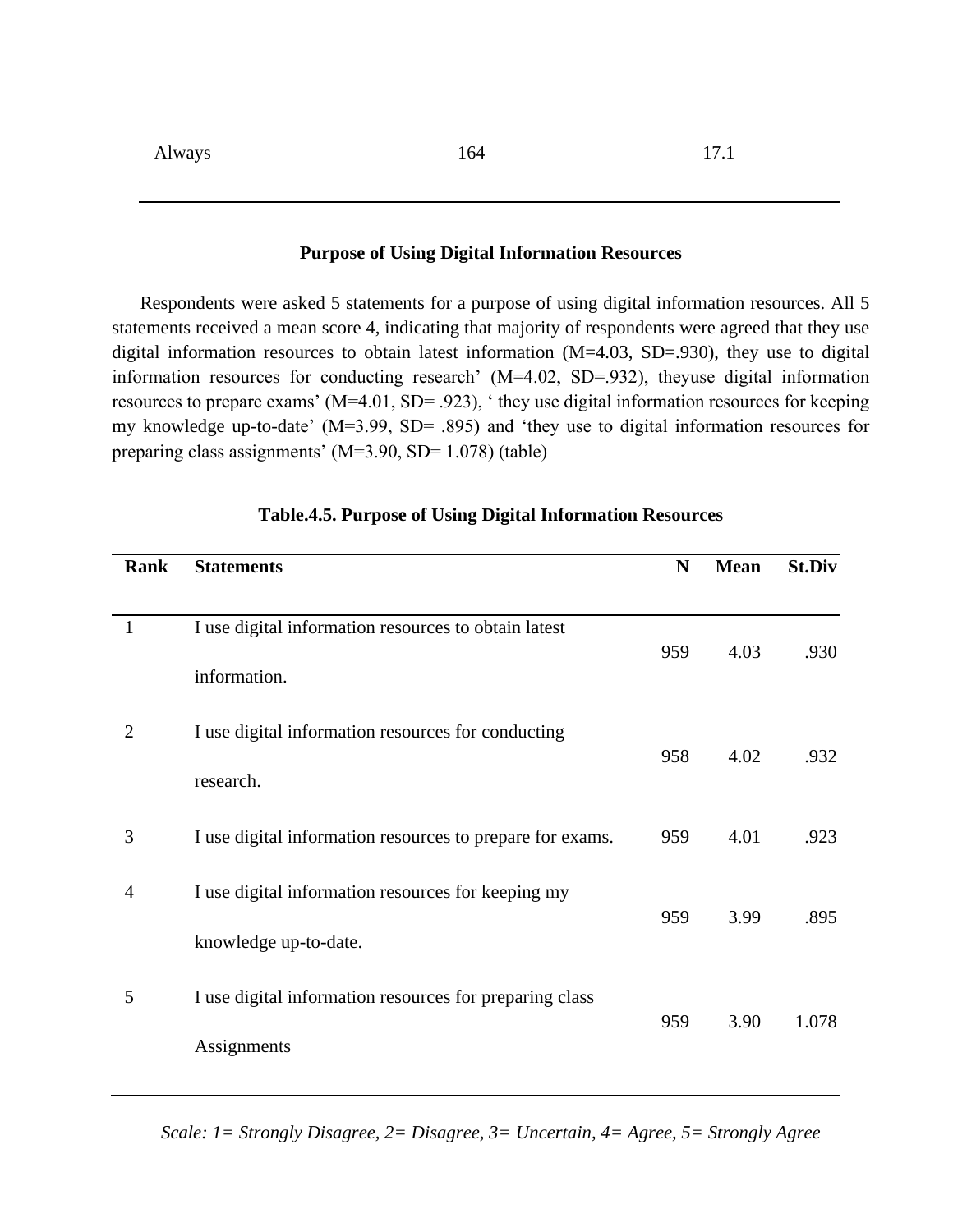#### **Reasons for Using Digital Information Resources**

Respondents were asked 7 statements to determine the reasons for using digital information resources. Six statements received a mean score between 3.53 to 4.01, showing that majority of the respondents use digital information resources very often because its save time (Mean=4.01, SD= 1.005), helpful for class assignemtns/presentations (Mean=3.79, SD= 1.108), easily accessible (Mean=3.79, SD=1.082), availability of digital information resources in university library (Mean=3.54, SD=1.193) and one window searching facility (Mean=3.53, SD=1.006). On the other hand, two statements received mean score between 3.31 to 3.50 indicating that respondents were used 'sometime' that the browsing database for scanning new information (M= 3.50, SD= 1.087) and searching capability in various digital information resources (M=3.31, SD= 1.133).

| Rank           | <b>Statements</b>                                       | N   | <b>Mean</b> | <b>Std. Deviation</b> |
|----------------|---------------------------------------------------------|-----|-------------|-----------------------|
|                |                                                         |     |             |                       |
| $\mathbf{1}$   | Save Time                                               | 959 | 4.01        | 1.005                 |
| $\overline{2}$ | Helpful for class assignments/ presentations            | 959 | 3.79        | 1.108                 |
| 3              | Easily accessible                                       | 959 | 3.79        | 1.082                 |
| $\overline{4}$ | Availability of digital resources in university library | 959 | 3.54        | 1.193                 |
| 5              | One window searching facility                           | 959 | 3.53        | 1.066                 |
| 6              | Browsing databases for scanning new information         | 959 | 3.50        | 1.087                 |
| 7              | Searching capability in various digital information     | 959 | 3.31        | 1.133                 |
|                | Resources                                               |     |             |                       |

**Table.4.6. Reasons for Using Digital Information Resources**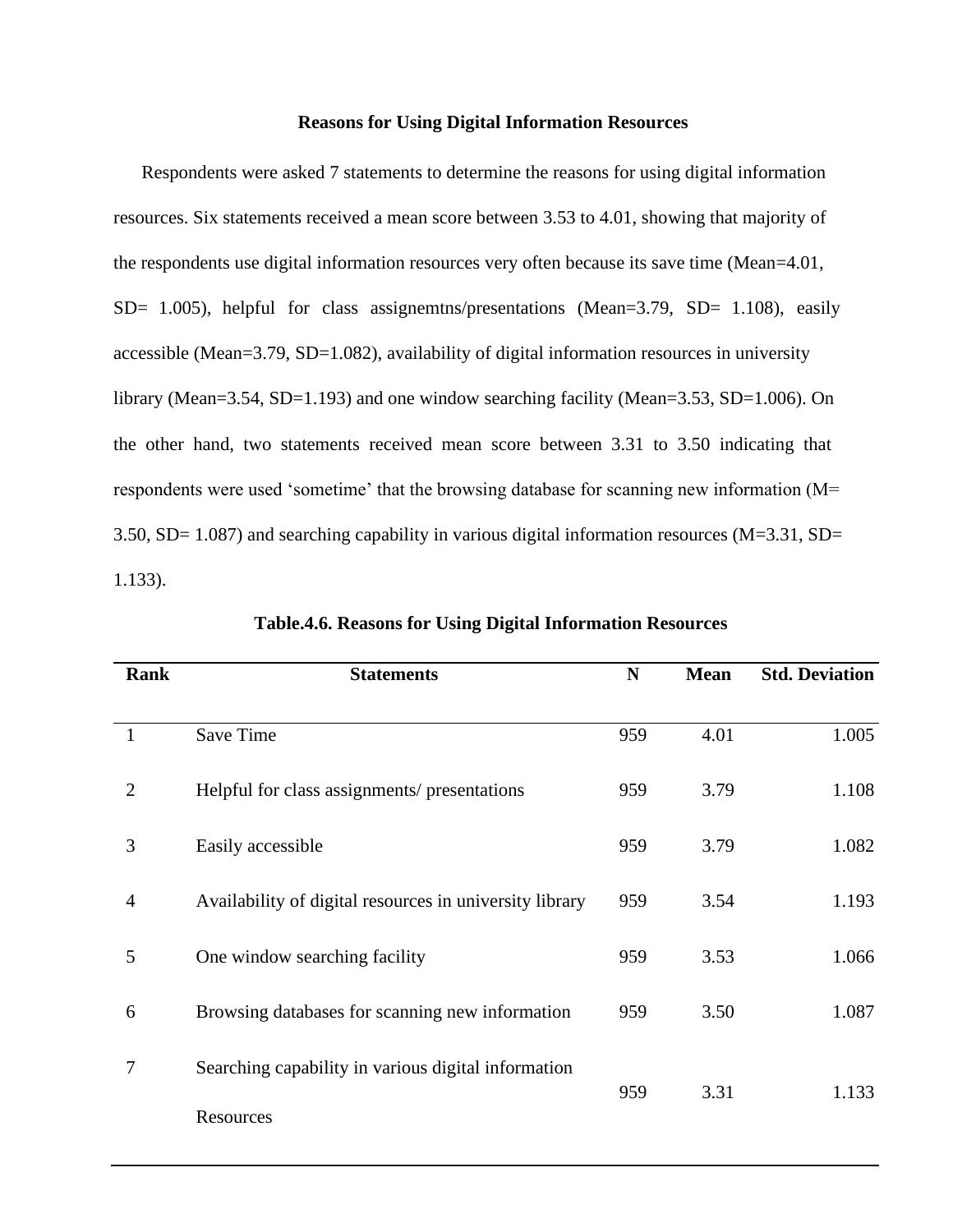#### **4.8 Awareness about Digital Information Resources and Services**

Respondents were asked a set of fourteen statements regarding their awareness about digital information resources and services. All these statements received a mean score between 2.66 to 3.41, indicating that respondents were 'moderately aware' about' digital information resources keep latest information' ( $M = 3.41$ , SD= 1.173), 'quite a number of search engines to use while searching the information (google, yahoo, msn)' ( $M=3.40$ , SD= 1.089) and 'how to limit online search by fields (such as date, place, format) (M=3.31, SD= 1.128).

| Rank           | <b>Statements</b>                                     | N   | <b>Mean</b> | <b>Std. Deviation</b> |
|----------------|-------------------------------------------------------|-----|-------------|-----------------------|
|                |                                                       |     |             |                       |
| $\mathbf{1}$   | I am aware that digital information resources keep    |     |             |                       |
|                | latest information.                                   | 959 | 3.41        | 1.173                 |
| $\overline{2}$ | I am aware with quite a number of search engines to   |     |             |                       |
|                | use while searching the information (google, yahoo,   | 959 | 3.40        | 1.089                 |
|                | msn)                                                  |     |             |                       |
| 3              | I am aware how to limit online search by fields (such |     |             |                       |
|                | as date, place, format)                               | 959 | 3.31        | 1.128                 |
| $\overline{4}$ | I am aware of appropriate search tools to use when    |     |             |                       |
|                | searching for information                             | 959 | 3.30        | 1.125                 |
| 5              | I have sufficient knowledge/awareness of specific     |     |             |                       |
|                | digital information resources available online        | 959 | 3.17        | 1.055                 |

**Table.4.7. Awareness about Digital Information Resources and Services**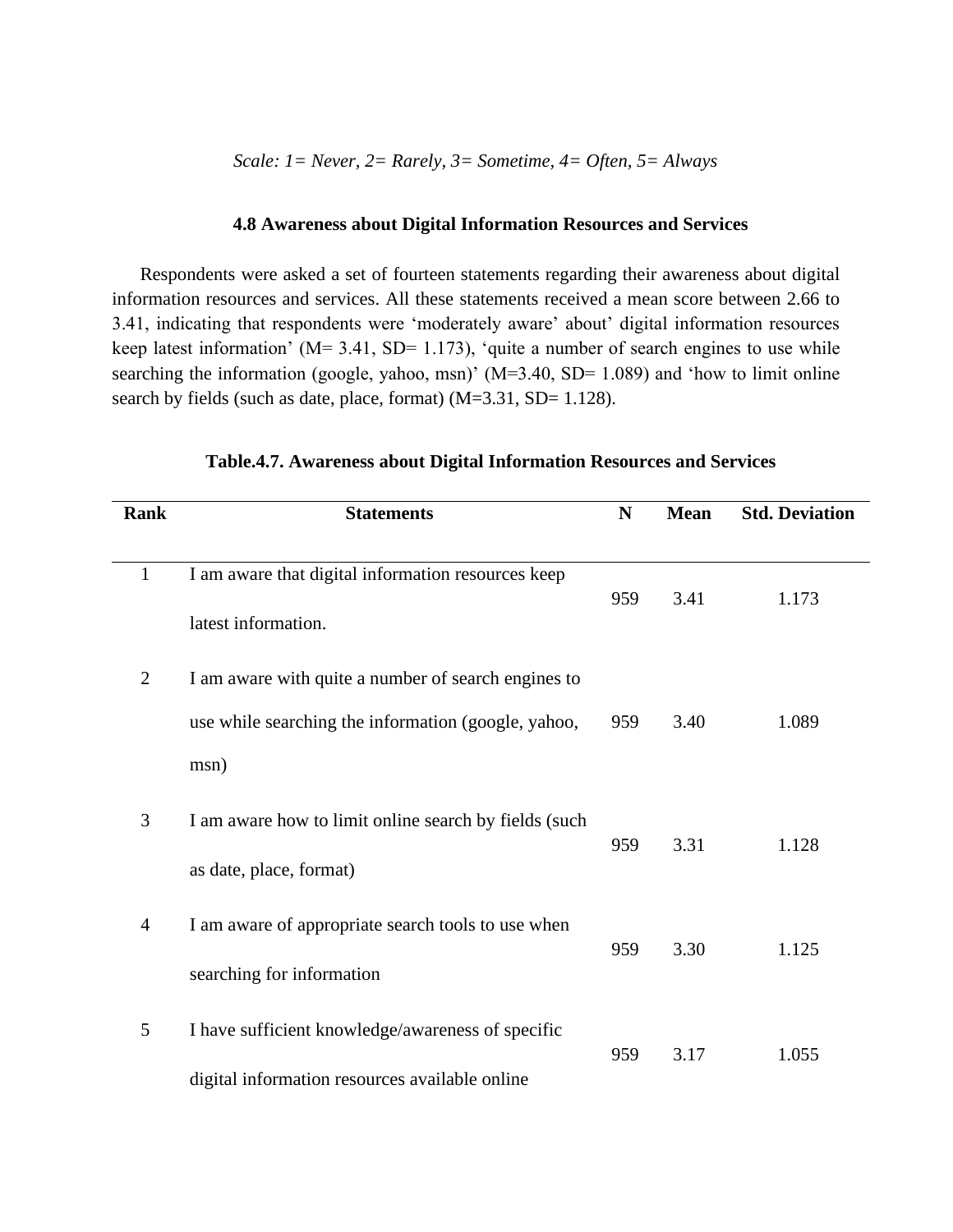| 6  | I am aware how to perform online search that could   |     |      |       |
|----|------------------------------------------------------|-----|------|-------|
|    | result in at least 10 valid references on the given  | 959 | 3.16 | 1.150 |
|    | Topic                                                |     |      |       |
| 7  | I am aware how to develop a search query that could  | 959 | 3.05 | 1.156 |
|    | help me find required information                    |     |      |       |
| 8  | I am aware that my university library is providing   | 959 | 2.96 | 1.218 |
|    | access to e-books and journals through HEC.          |     |      |       |
| 9  | I am aware of HEC digital library                    | 959 | 2.92 | 1.147 |
| 10 | I am aware about using a Boolean search (i.e., the   | 959 | 2.90 | 1.158 |
|    | use of and or and not) to find relevant results.     |     |      |       |
| 11 | Through HEC digital library I can freely access      | 959 | 2.89 | 1.099 |
|    | digital information resources (databases)            |     |      |       |
| 12 | I am aware of HEC electronic books and e-journals    | 959 | 2.80 | 1.193 |
| 13 | I am aware of digital information resources (such as |     | 2.72 |       |
|    | Springer link, Emerald databases)                    | 959 |      | 1.182 |
| 14 | I am aware of HEC Summon (search engine)             | 959 | 2.66 | 1.180 |
|    |                                                      |     |      |       |

*Scale: 1= Not at all aware, 2= slightly aware, 3= moderately aware, 4= Very aware,*

*5= extremely aware*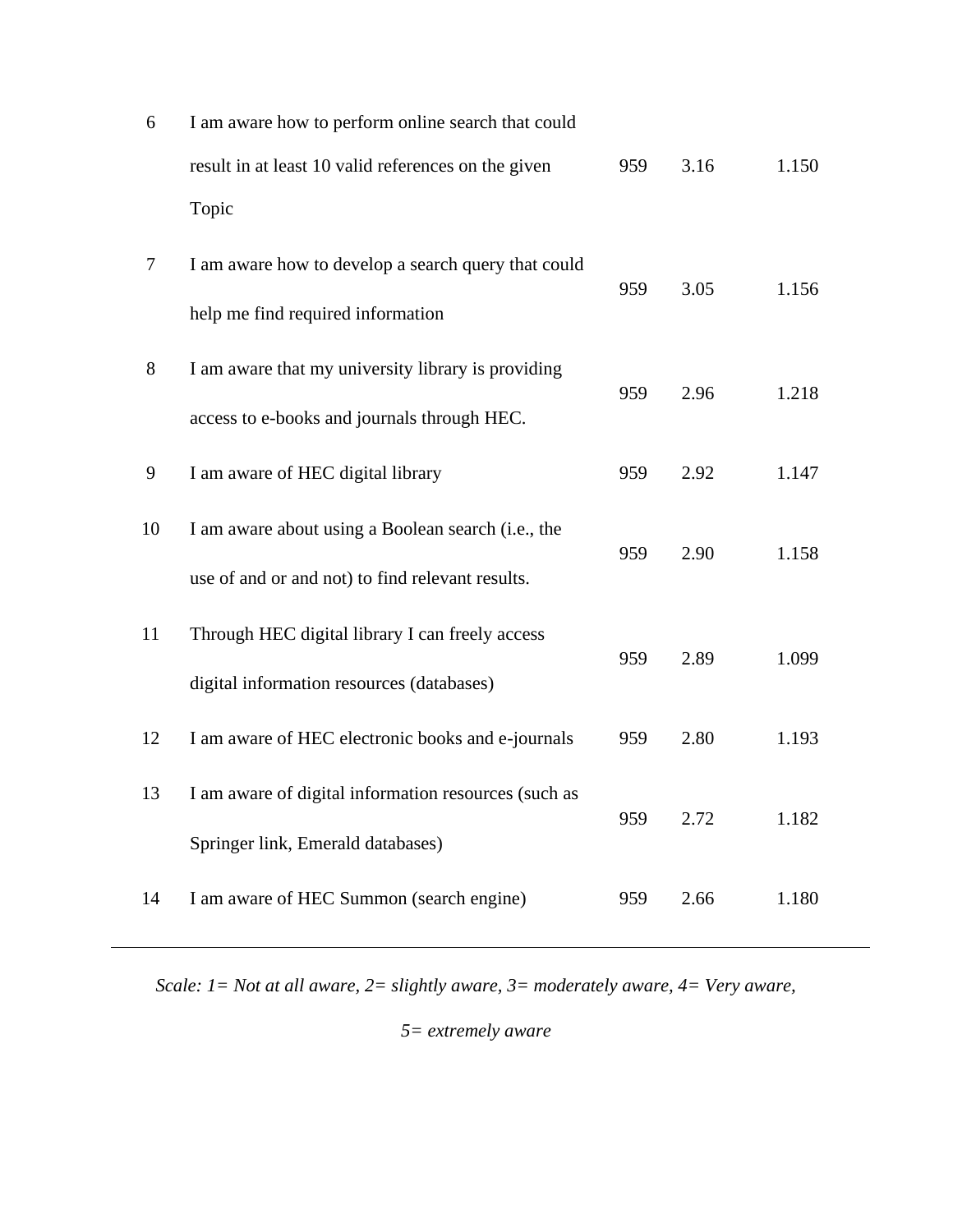#### **What Kind of Digital Information Resources do you Prefer to Use?**

Respondents were asked six statements about kind of digital information resources and services they do prefer to use digital information resources. All these statements received a mean score between 2.94 to 3.33, indicating that respondents 'sometime' prefer 'electronic newspapers (M= 3.33, SD= 1.156), electronic databases (M=3.19, SD= 1.120, bibliographic databases  $(M=3.12, SD= 1.073)$ , indexing databases  $(M=3.06, SD=1.360)$  and institutional repositories (M=2.99, SD=1.361).

| Rank           | <b>Statements</b>                       | N   | <b>Mean</b> | <b>Std. Deviation</b> |
|----------------|-----------------------------------------|-----|-------------|-----------------------|
|                |                                         |     |             |                       |
| 1              | Electronic newspapers                   | 959 | 3.33        | 1.156                 |
| $\overline{2}$ | Electronic databases                    | 959 | 3.19        | 1.120                 |
| 3              | Bibliographic databases                 | 959 | 3.12        | 1.073                 |
| $\overline{4}$ | Indexing databases                      | 959 | 3.06        | 1.160                 |
| 5              | Institutional repositories              | 959 | 2.99        | 1.361                 |
| 6              | <b>Electronic Thesis/ Dissertations</b> | 959 | 2.94        | 1.307                 |

#### **Table.4.8. What Kind of Digital Information Resources do you Prefer to Use?**

*Scale: 1= Never, 2= Rarely, 3= Sometime, 4= Often, 5= Always*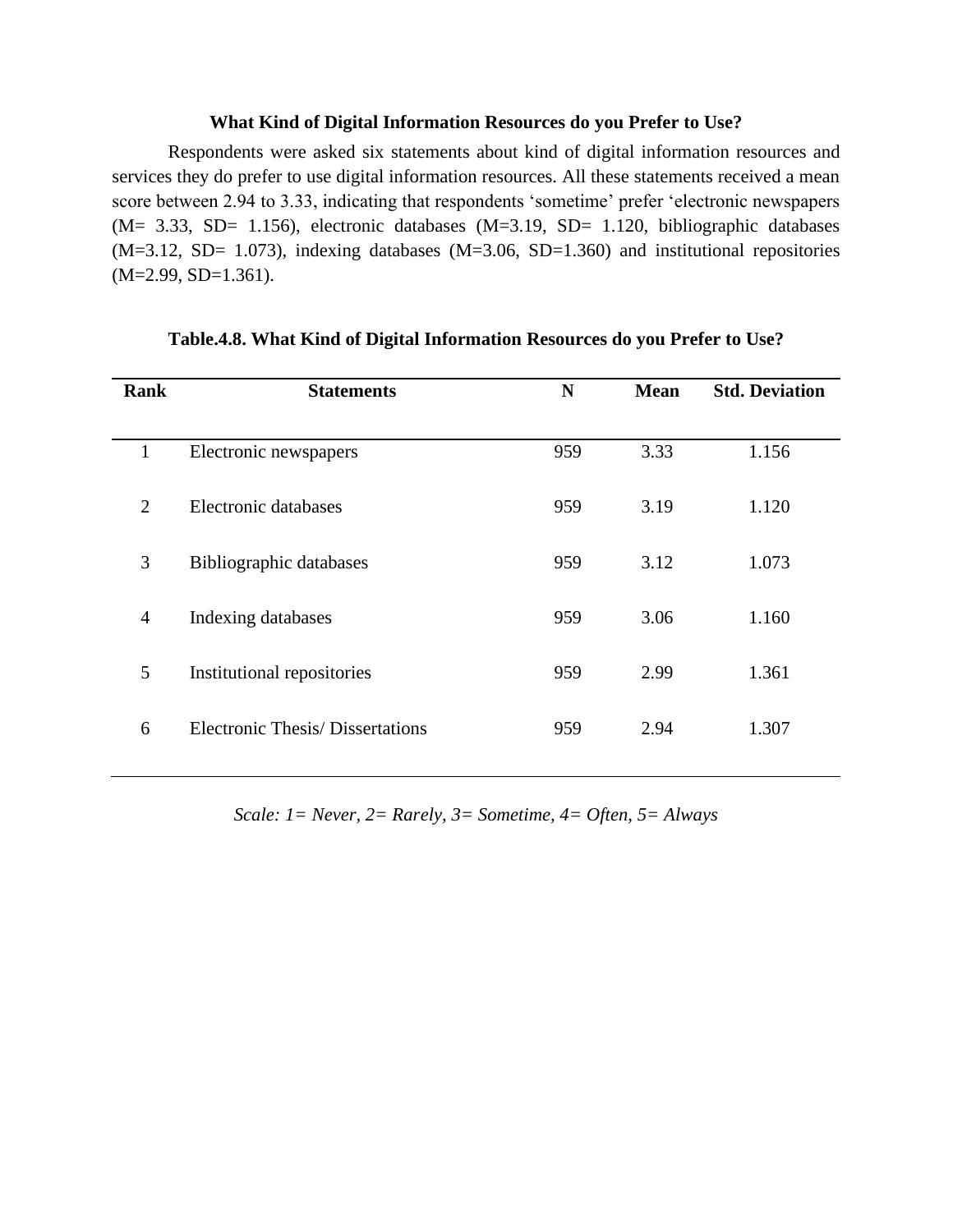#### **Usage Frequency of Different HEC Subscribed Databases**

Respondents were given a list of twelve databases in order to determine their usage frequency of HEC subscribed databases. Nine items received a mean score between2.51 to 3.06 indicating that respondents usage frequency of these databases were 'sometime' e.g., HEC digital library (M=3.06, SD= 1.295), HEC Summon (M=3.01, SD=1.214), and Science Direct (M=2.94, SD=1.294). On the other hand, three items received a mean score between 2.42 to 2.49indicating that the respondents were 'rarely' use these databases e.g., 'IEEE' ( $M = 2.49$ , SD=1.276), Willey-Blackwell Journal ( $M= 2.48$ , SD= 1.319).

| <b>Rank</b>      | <b>Statements</b>        | ${\bf N}$ | <b>Mean</b> | <b>Std. Deviation</b> |  |
|------------------|--------------------------|-----------|-------------|-----------------------|--|
| $\mathbf{1}$     | HEC digital library      | 959       | 3.06        | 1.295                 |  |
|                  |                          |           |             |                       |  |
| $\overline{2}$   | <b>HEC Summon</b>        | 959       | 3.01        | 1.214                 |  |
| 3                | <b>Science Direct</b>    | 959       | 2.94        | 1.294                 |  |
| $\overline{4}$   | <b>JStore</b>            | 959       | 2.93        | 1.287                 |  |
| 5                | <b>Science Online</b>    | 959       | 2.89        | 1.294                 |  |
|                  |                          |           |             |                       |  |
| 6                | Elsevier                 | 959       | 2.76        | 1.258                 |  |
| $\boldsymbol{7}$ | Springer link            | 959       | 2.63        | 1.199                 |  |
| $8\,$            | MC Graw Hill Collections | 959       | 2.58        | 1.317                 |  |
| 9                | World Bank e- Library    | 959       | 2.51        | 1.332                 |  |
|                  |                          |           |             |                       |  |
| 10               | <b>IEEE</b>              | 959       | 2.49        | 1.276                 |  |

**Table.4.9. Usage Frequency of Different HEC Subscribed Databases**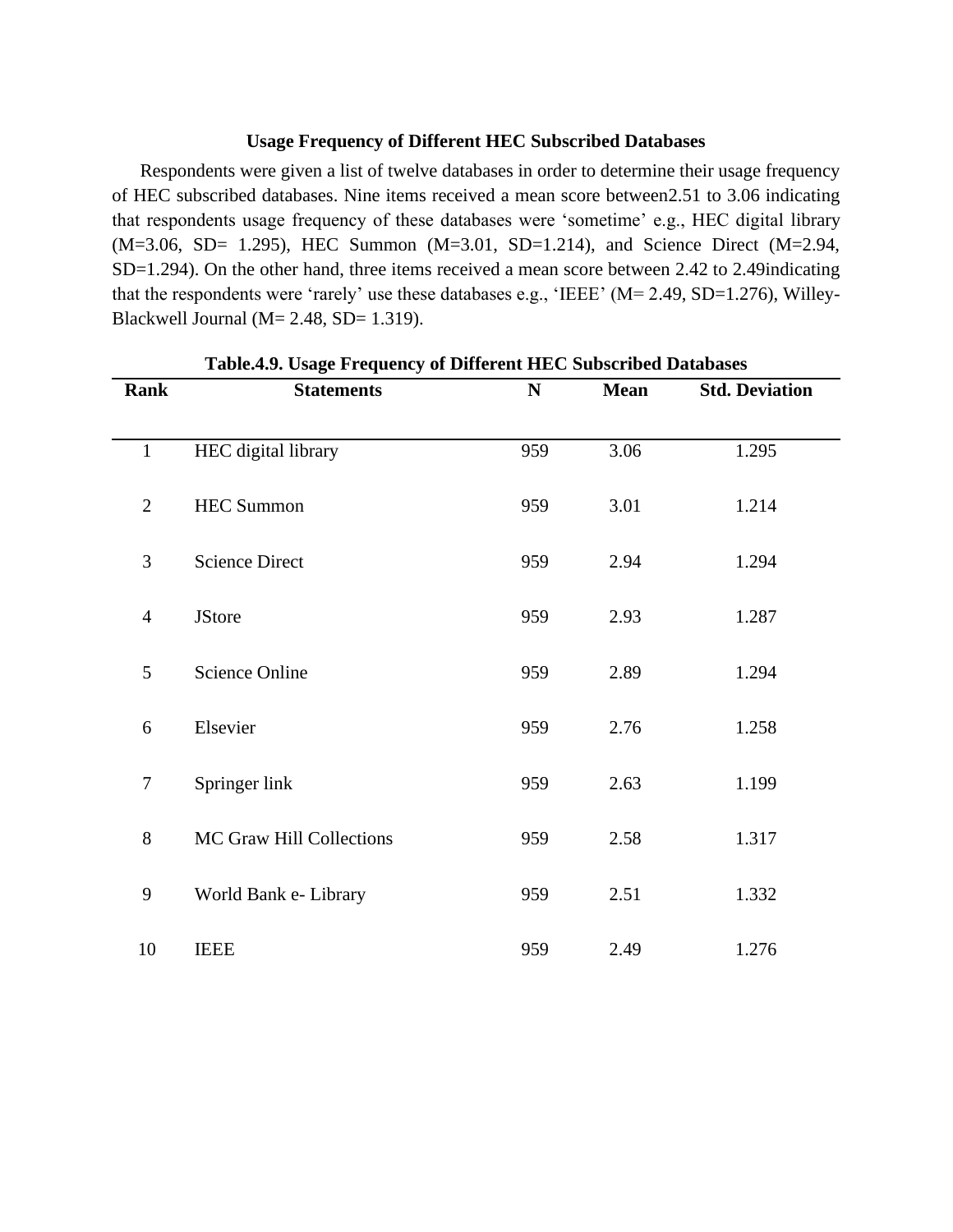| 11 | Willey-Blackwell Journal | 959 | 2.48 | 1.319 |
|----|--------------------------|-----|------|-------|
| 12 | Emerald                  | 959 | 2.42 | 1.264 |

*Scale: 1= Never, 2= Rarely, 3= Sometime, 4= Often, 5= Always*

#### **Satisfaction level of the Students about Digital Information Resources**

Respondents were asked a set of eight statements in order to measure their satisfaction level about digital information resources. One statement received a mean score 3.59 indicating that respondents were 'very satisfied' 'with digital information resources file formats (e.g. pdf)' (M= 3.59, SD= .953). While on the other hand, seven statements received a mean score between 3.06 to 3.35 indicating that respondents were 'moderately satisfied' 'with browser access to digital information resources (M=3.35, SD= .981) and 'how they satisfy with the accuracy of digital information resources' (M= 3.32, SD= .951).

| Rank           | <b>Statements</b>                                                                                                                           | N   | <b>Mean</b> | <b>Std. Deviation</b> |
|----------------|---------------------------------------------------------------------------------------------------------------------------------------------|-----|-------------|-----------------------|
| 1              | How satisfied are you with digital information<br>resources file formats (e.g. pdf)?                                                        | 959 | 3.59        | .953                  |
| 2              | How satisfied are you with browser access to<br>digital information resources?                                                              | 959 | 3.35        | .981                  |
| 3              | How satisfied are you with the accuracy of digital<br>information resources?                                                                | 959 | 3.32        | .951                  |
| $\overline{4}$ | How satisfied are you with the assistance or help<br>available on the interface of digital information<br>resources if you feel difficulty? | 959 | 3.31        | 1.016                 |

| Table.4.10. Satisfaction level of the Students about Digital Information Resources |  |  |
|------------------------------------------------------------------------------------|--|--|
|                                                                                    |  |  |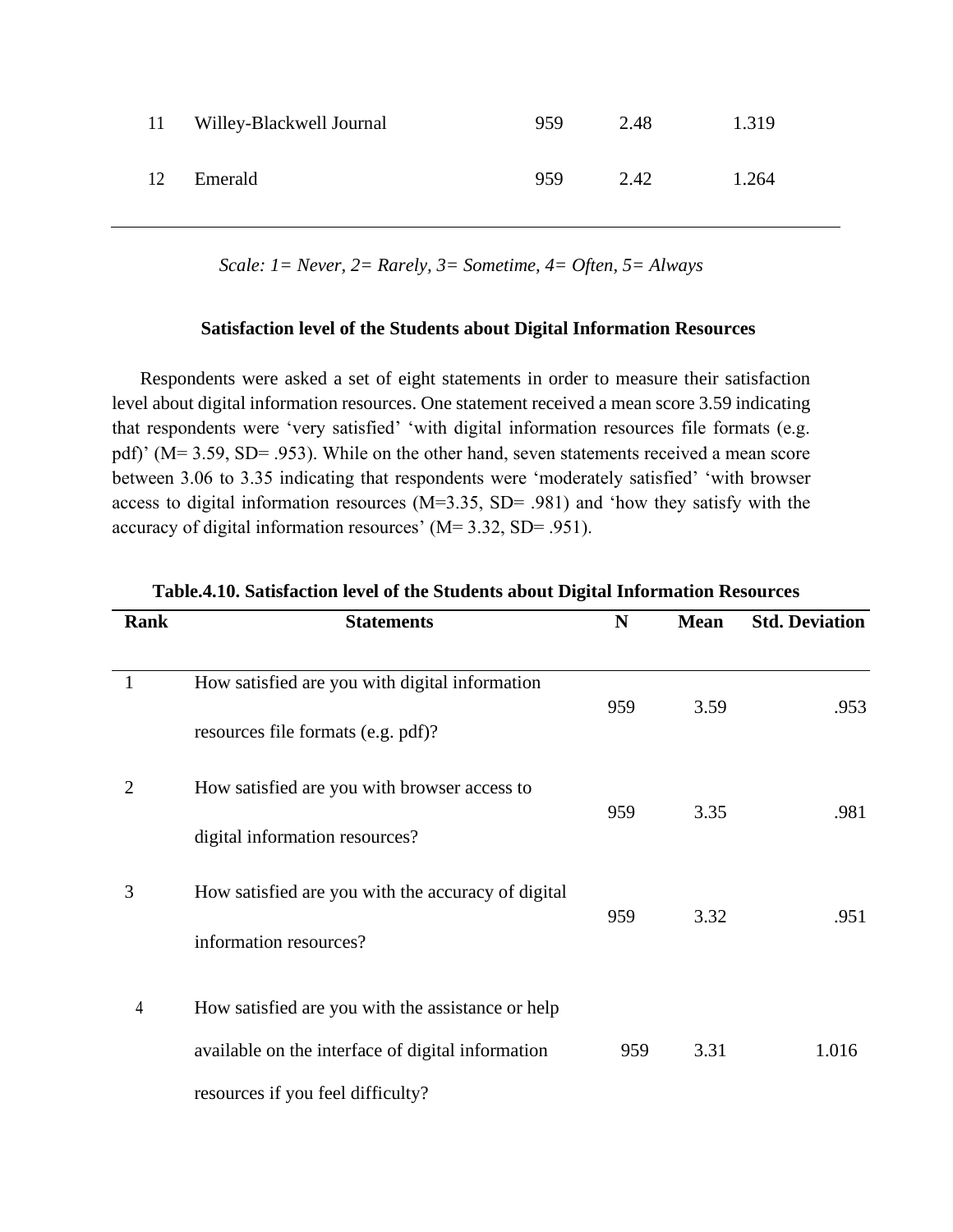| 5 | How satisfied are you with the display results                            | 959 | 3.29 | .929  |
|---|---------------------------------------------------------------------------|-----|------|-------|
|   | according to your required information?                                   |     |      |       |
| 6 | How satisfied are you with the availability of                            | 959 | 3.18 | .962  |
|   | digital information resources at your university?                         |     |      |       |
| 7 | How satisfied are you with your modes of seeking                          | 959 | 3.13 | 1.025 |
| 8 | information online?<br>How satisfied are you with the timely and speedily |     |      |       |
|   | downloading facility of digital information                               | 959 | 3.06 | 1.089 |
|   | resources?                                                                |     |      |       |
|   |                                                                           |     |      |       |

*Scale: 1= Not at all satisfied, 2= slightly satisfied, 3= moderately satisfied, 4= Very satisfied,*

## *5= extremely satisfied* **Problems Faced by Respondents in Using Digital Information Resources**

Respondents were asked a set of sixteen statements to indicate the problems they faced while using digital information resources. All these statements received a mean score 3 indicating that respondents faced these problems 'sometime' which include 'slow downloading' ( $M = 3.23$ , SD= 1.042), 'hard to ask intermediate help' ( $M = 3.11$ , SD= 1.074), and were 'lack of technical knowledge' (M= 3.07, SD=1.012)

| Table.4.11. Problems Faced by Respondents in Using Digital Information Resources |  |  |  |
|----------------------------------------------------------------------------------|--|--|--|
|                                                                                  |  |  |  |

| Rank | <b>Statements</b>             | N   | <b>Mean</b> | <b>Std. Deviation</b> |
|------|-------------------------------|-----|-------------|-----------------------|
|      | Slow downloading              | 959 | 3.23        | 1.042                 |
| 2    | Hard to ask intermediate help | 959 | 3.11        | 1.074                 |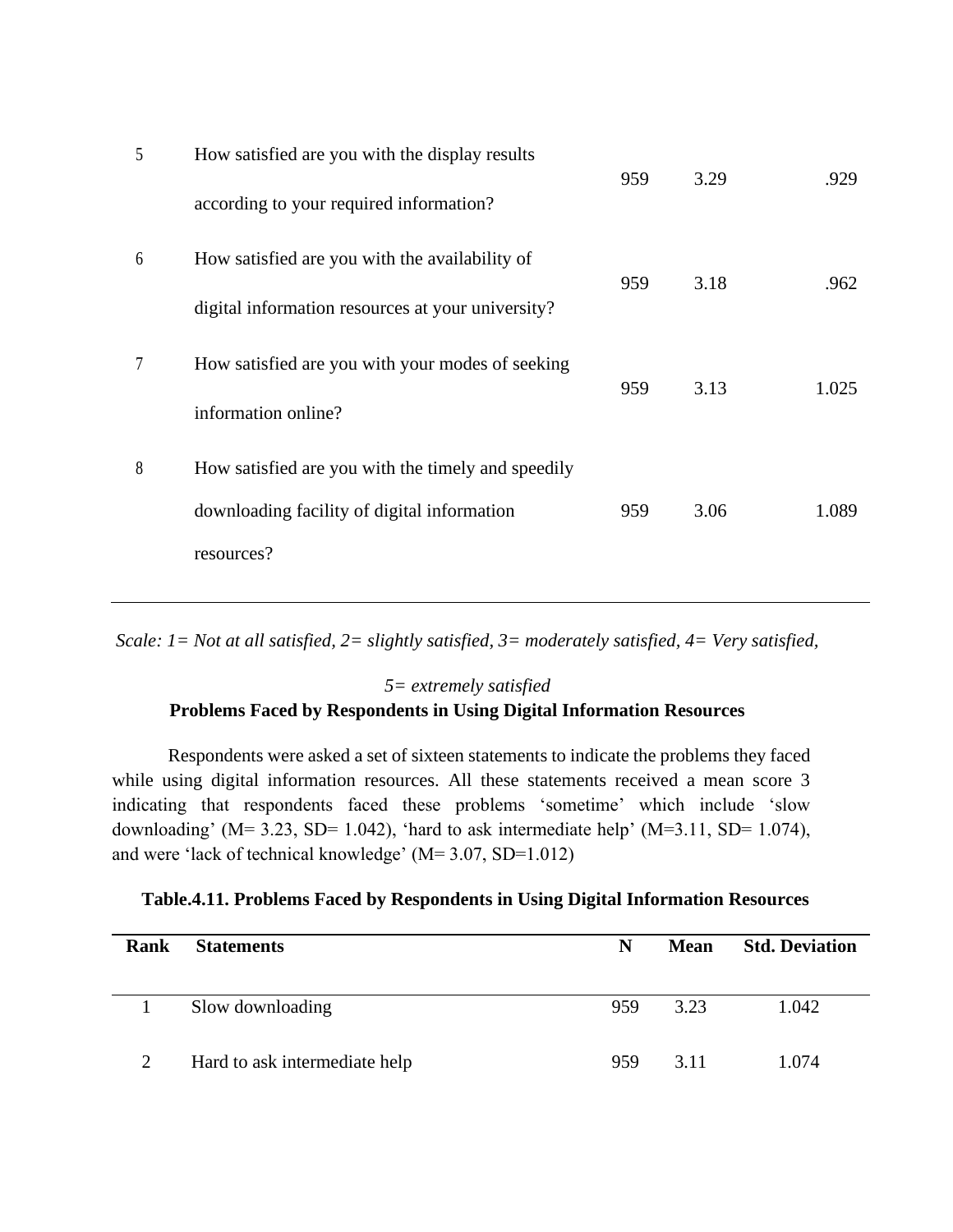| $\mathfrak{Z}$ | Lack of searching technique                          | 959 | 3.07 | 1.012 |
|----------------|------------------------------------------------------|-----|------|-------|
| $\overline{4}$ | Lack of technical knowledge                          | 959 | 3.04 | 1.035 |
| 5              | Information overload (or too many information)       | 959 | 3.04 | 1.043 |
| 6              | Lack of computer with internet connection at library | 959 | 3.03 | 1.100 |
| $\tau$         | Difficulty in finding relevant information           | 959 | 3.03 | 1.012 |
| $8\,$          | Lack of access to electronic resources               | 959 | 3.02 | 1.103 |
| 9              | Difficult to articulate query                        | 959 | 3.00 | .931  |
| 10             | Inaccessibility of some databases                    | 959 | 2.99 | 1.034 |
| 11             | Credibility and quality issues                       | 959 | 2.97 | 1.048 |
| 12             | Non-availability of required resources               | 959 | 2.96 | 1.055 |
| 13             | No Internet connectivity                             | 959 | 2.95 | 1.129 |
| 14             | Unsatisfactory past results                          | 958 | 2.89 | 1.071 |
| 15             | Poor Infrastructure                                  | 958 | 2.87 | 1.075 |
| 16             | Difficult Interface design                           | 959 | 2.86 | 1.080 |

*Scale: 1= Never, 2= Rarely, 3= Sometime, 4= Often, 5= Always*

## **Relationship between Awareness and Use of Digital Information Resources**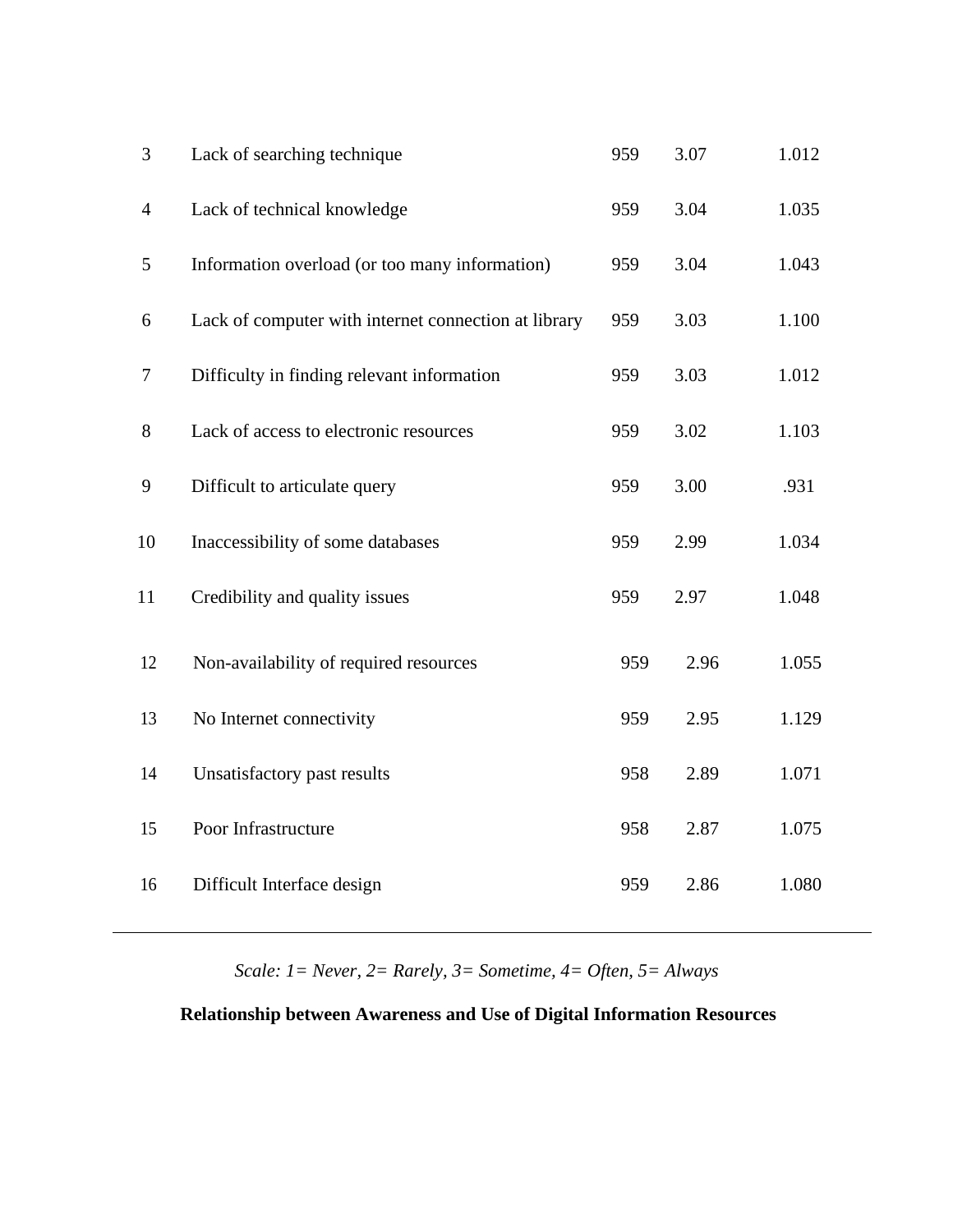The result of Pearson correlations shows that there is a strong relationship between awareness and use of digital information resources. As shown in table (4.12) with Sig. (2-tailed) .000.

|                            | <b>Awareness</b> | <b>Use of DIRs</b> |
|----------------------------|------------------|--------------------|
| <b>Pearson Correlation</b> |                  | .560               |
| Sig. (2-tailed)            |                  | .000               |
|                            |                  |                    |

| Table.4.12. Relationship between Awareness and Use of Digital Information Resources |
|-------------------------------------------------------------------------------------|
|-------------------------------------------------------------------------------------|

#### **Discussion**

The present study was carried out to assess "the relationship between awareness and use of digital information resources digital information resources among students of Universities in South Punjab specifically Islamia University of Bahawalpur (IUB) and Bahauddin Zakariya University Multan (BZU)". Majorities (58.0%) of participants of the study were male and most of them belonged to science faculty students. The level of education of most of respondents were BS programs and majority of them daily users of digital information resources. The results of the study indicated that large number of respondents preferred digital information resources over printed materials. Javed and Bhatti (2013) found that the most of respondents use general e-books collection and "satisfied" with the digital.

The results of the study found that majority of respondents were used digital information resources with a purpose to prepared their academic assignments, and research work. [Zhang et al.](file:///C:/Users/Rab/Desktop/LIterature%20review%20August.docx%23_ENREF_6) [\(2011\) f](file:///C:/Users/Rab/Desktop/LIterature%20review%20August.docx%23_ENREF_6)ound that e-resources were used for research. Also Rehman and Ramzy (2004) agreed that the main purpose for which respondents used libraries are research problems and academic work.

The result of the study revealed that majority of the respondents reported that digital information resources were helpful to obtain latest information, conducting research, preparation for exams, knowledge up-to-date. The result of the current study are similar with Adeyoyin et al. (2016) that electronic resources improved the level of understanding of their subject, and make them creative and active. The electronic information resources also provide deep information. Lack of specific knowledge, finance and specific software create barrier for users to access the ecollection of library.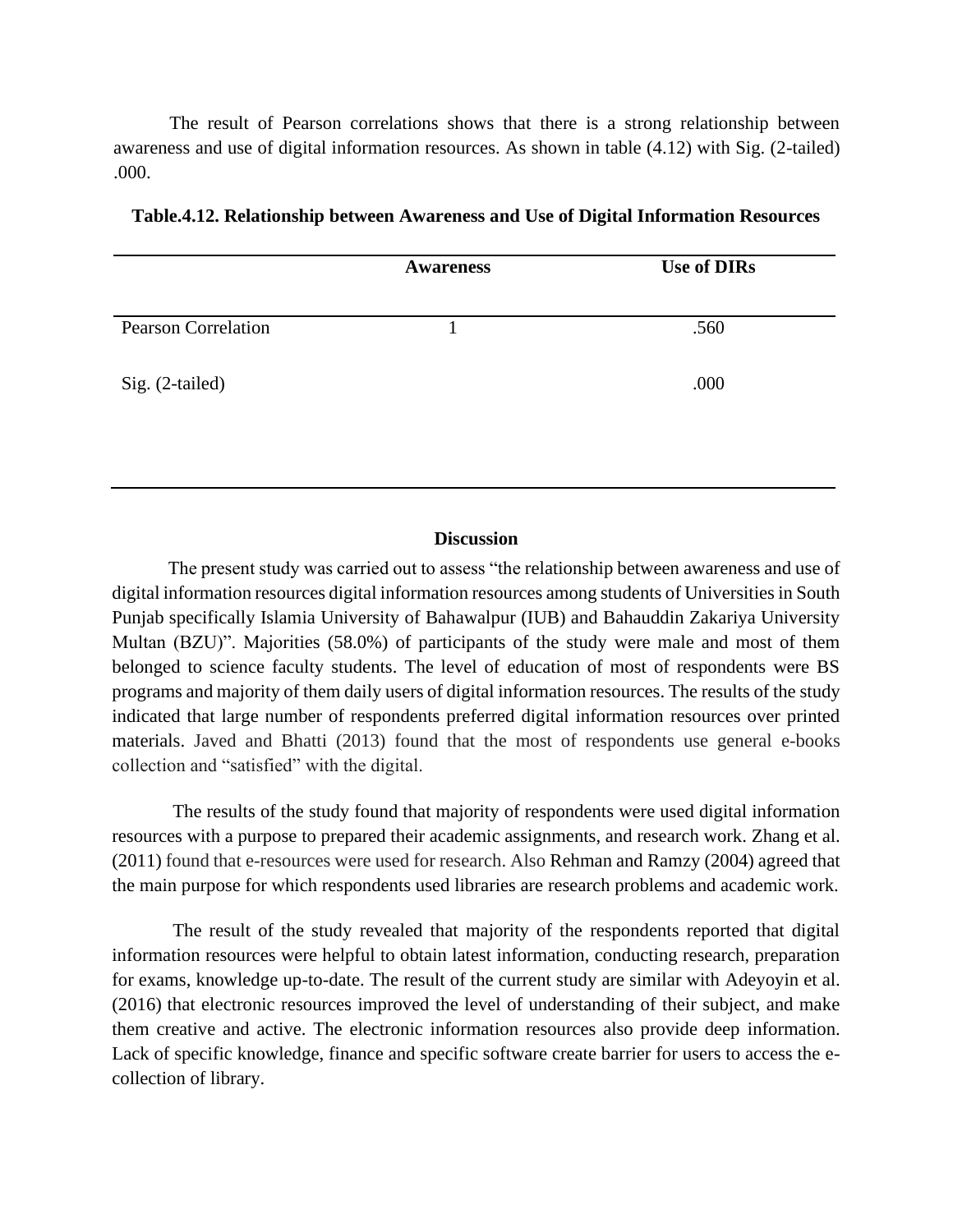Majority of the respondents reported that the reason of digital information resources use is to save their time. Majority of the respondents reported that they were aware about digital information resources keep latest information, search engines such as Google, Yahoo, MSN, online searching by fields, appropriate searching tools, sufficient knowledge about digital information resources available online, HEC digital library and using a Boolean search. Nisha and Ali (2012) found that most of users know the use of electronic journals and they were using for obtaining information, and collection building.

The result of the study indicated that majority of the respondents reported that they used various kind of digital information resources such as electronic newspaper, electronic databases, bibliographic databases, indexing databases, institutional repositories and electronic databases dissertations. Majority of the respondents reported that they were used different database "sometime" like HEC digital library, HEC Summon, Science Direct, JStor and any others. The result of the present study is similar with [Akpojotor \(2016\) t](file:///C:/Users/Rab/Desktop/LIterature%20review.docx%23_ENREF_4)hat respondents were very well conscious about the worth of e-resources.

Majority of the respondents were satisfied with digital information resources file format, browsing accessibility, accuracy, help from staff, display of results, availability of digital information result, mood of seeking information online and timely and speedily downloading. The result of this study also supported with pervious study Rafiq and Ameen (2012) that the respondents know the importance of electronic databases, and un-restricted online resources for their research needs and the majority of respondents were satisfied with the authenticity of information. Shuling's (2006) found that majority of the students were satisfied with resources available in their university.

A relationship was proven between awareness and use of digital information resources. Omotayo (2010) found that awareness and skills are the determining factors that may influence users' decision to use electronic information resources.

Majority of the respondents faced problems while using digital information resources such as slow downloading, hard to ask intermediate help, lack of searching techniques. Similarly Achonna (2008) found that some of students faced some barriers like lack of skills in the use of these ecollections, limited no. of computer, electricity problems, and close access to electronic data-base collection. Also Adeleke et al. (2016) found that most of participants were not using e-resources because of searching skills were main hurdle in using e-resources. Similarly, Ankrah and Atuase (2018) found that poor internet speed was a major barrier and waste lot of time of the users.

#### **Conclusion**

The result of study concluded that the majority of respondents use university library occasionally and give preference to digital information resources over printed materials. Most of the respondents were satisfied with available digital information resources. Majority of the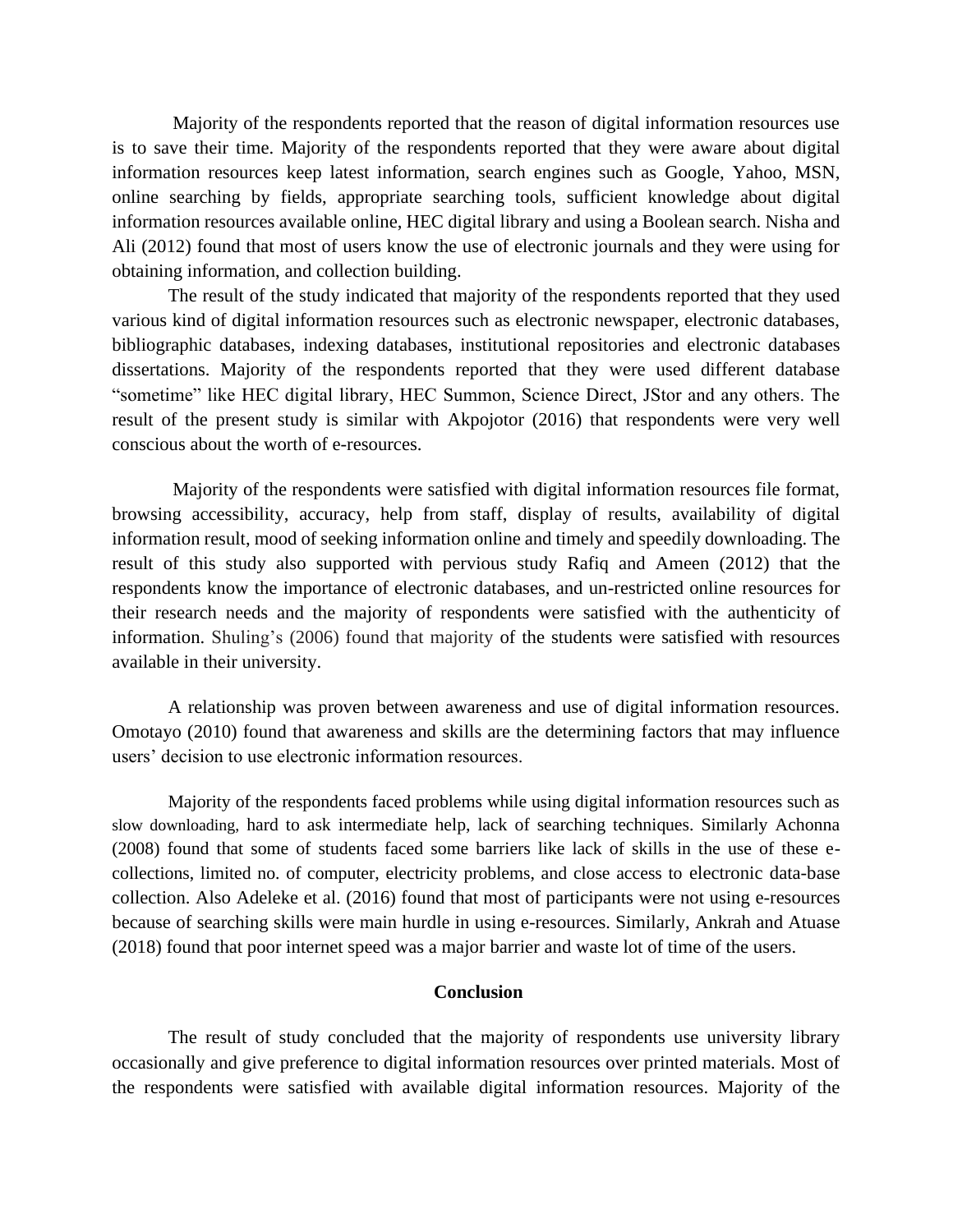respondents have ability to use different databases such as; HEC digital library, HEC Summon, Science Direct, JStor etc. Majority of respondents were aware about digital information resources keep latest information, search engines such as Google, Yahoo, MSN, online searching by fields, appropriate searching tools, sufficient knowledge about digital information resources available online, HEC digital library and used Boolean search. The major purpose of using digital information resources was to provide access to users at any time.

A statistically it was found that a strong relationship existed between awareness and use of digital information resources. The availability of information resources in university library has direct link with satisfaction level of respondents. The result of the study highlighted some barriers faced by respondents while using digital information resources these barriers were internet speed, electricity shortage, limited working hours and respondents' poor ICT skills.

## **Recommendations**

Following recommendation will be given on the basis of findings

- 1. Universities should provide ICT program for low skill users
- 2. Universities should efforts to increase use of e-resources in the library. They should concentrate on the selection of appropriate medium of information dissemination about facility of the digital resource in the library.
	- 3. Given the wide range of search engines used and the random nature of

much of the searching, some thought should be given to ways of encouraging students to

use the Internet more effectively.

- 4. The increasing preference for web-based e-mail systems over those of the institution, and the affiliated problems in communication suggest.
- 5. Central libraries need to organize various department wise training and orientation classes for faculty members and students for the best utilization of available e-resources.
- 6. High speed network of Wi-Fi as well as leased line should be introduced in the campus and hostels, with security features according to the suitability of users.
- 7. To save the time of users in searching the information about the availability and usage of e-resources, libraries should introduce content alert services, bulletin board services, library newsletter, pamphlets, training and online tutorials of the subscribed e-resources databases.
- 8. Universities should need to improve infrastructure of libraries and there should be continuously power supply and enhance the speed of Internet.
- 9. Need to develop web-based library services for the research scholars.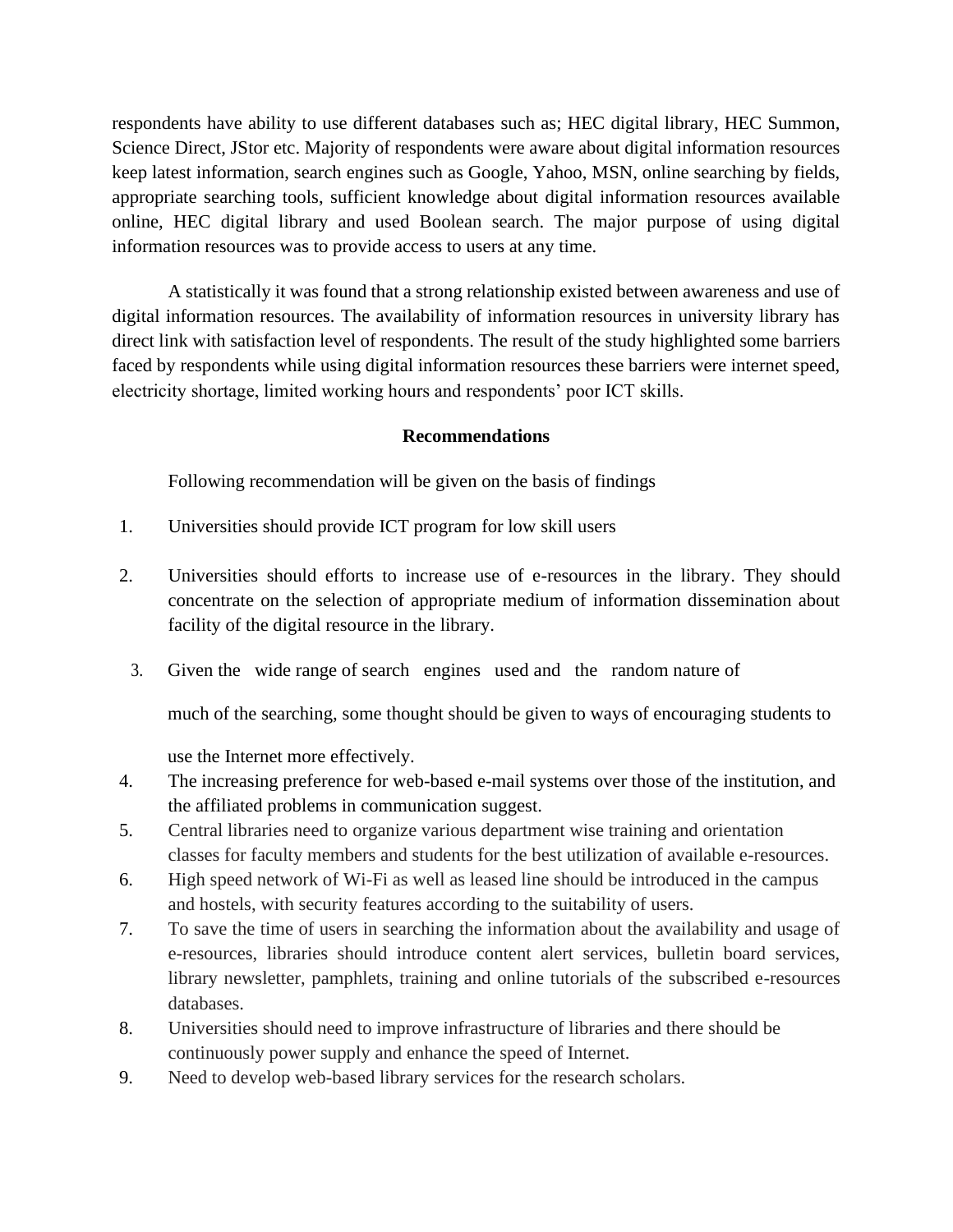- 10. To improve library services, new gadgets such e-book readers, self-help, RFID technology, etc. should be made available in libraries, to attract more users in libraries.
- 11. All academic libraries should conduct time-to-time, user feedback regarding awareness and usability of resources available in libraries.
- 12. More advertisement/publicity should be given to e-resources available in libraries.
- 13. University should re-orientate academic staffs in university that facilitate how to access the electronic resources databases subscribed by the University for effective and efficient usage of the resources.
- 14. Provide the facility to each department should have a well-equipped computer lab and academics should be provided with a computer in their offices.
- 15. Departmental libraries should be provided with access details to online journals and electronic resources.
- 16. The library should also purchase offline electronic information resources to tackle the problem of lack of constant power supply.
- 17. Libraries should create a digital database of e-journals that they subscribe to through digital library software to enable users to search full-text journal articles from various publishers by subject, keywords and topic.
- 18. University should be appointed qualified IT experts to solve the problems for networking and hardware.

## **Delimitation of the Study**

This study delimited to students enrolled in Islamia University of Bahawalpur and Bahauddin Zakariya University Multan. It is also delimited to measure the relationship among two variables i.e., relationship between awareness and use of digital information resources.

## **Practical Implication**

The finding of this study will be helpful for university professionals, administrations and policy makers to determine the level of awareness and use of digital information resources among students in university libraries of South Punjab.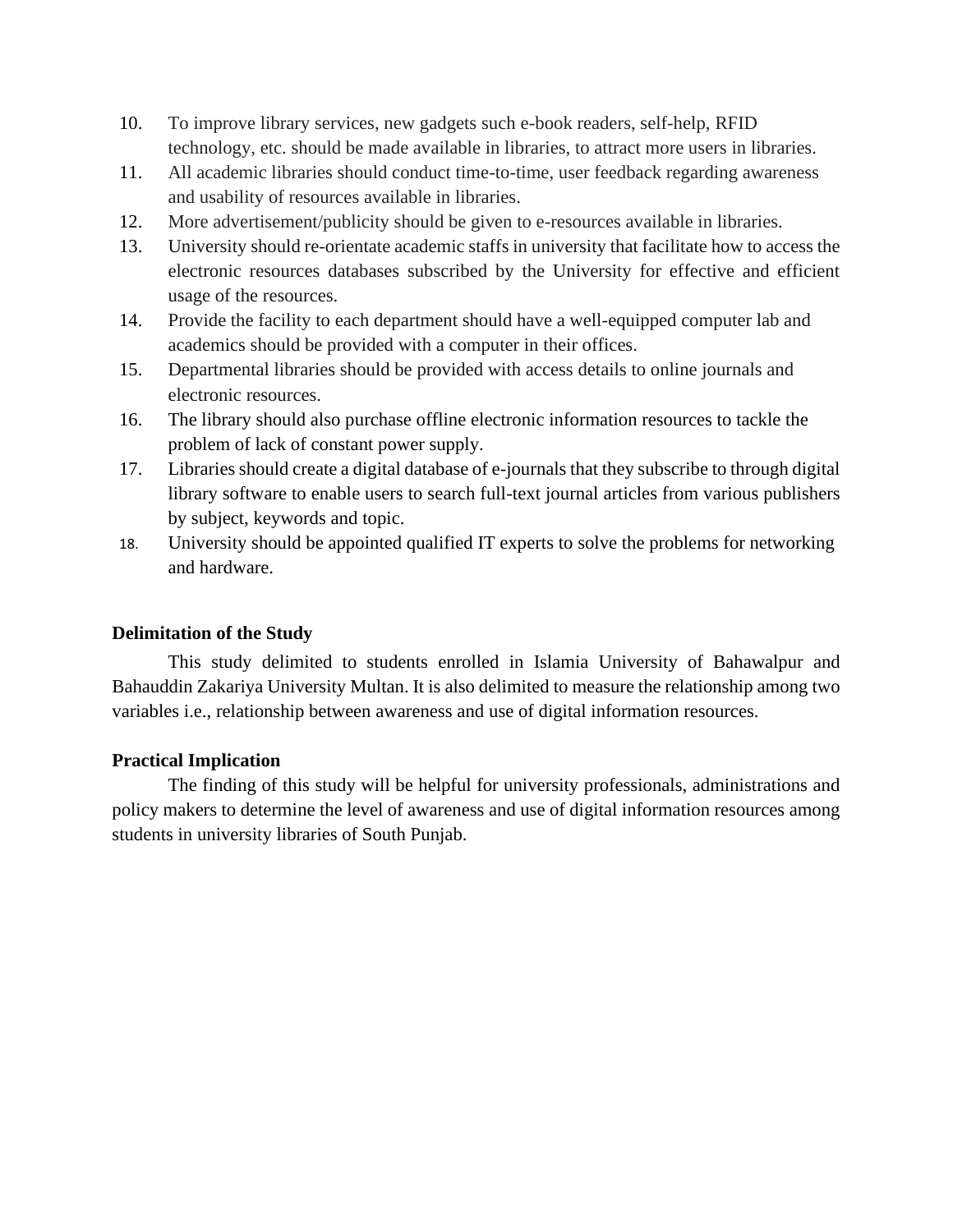#### **References**

- Achonna, A. U. (2008). Awareness, Access and Usage of E-Journal Resources of the Library, By the Students of Yaba College of Technology, Yaba–Lagos Nigeria. *Samaru journal of information Studies, 8(1),* 26-34.
- Adeleke, Dare Samuel D. S. and Emeahara, Evelyn Nkechi, "Relationship between Information Literacy and Use of Electronic Information Resources by Postgraduate Students of the University of Ibadan" (2016). *Library Philosophy and Practice (e-journal). 1381.* http://digitalcommons.unl.edu/libphilprac/1381
- Adeyoyin, S. O., Idowu, T. A., & Sowole, A. O. (2016). Awareness, Access, and Use of Electronic Information Resources among the Seminarians in Nigeria. *Journal of Religious & Theological Information, 15(1-2),* 1-18.
- ADJOA, F., & Dzokotoe, F. D. (2017). Awareness and Use of Electronic Resources in University Libraries: A Case Study of University for Development Studies Library. *Library Philosophy and Practice (ejournal). 1562*.
- Ajuwon, G. A., & Titiloye, M. A. (2016). HINARI usage patterns and trends in nigerian universities in five years (2010-2014). *African Journal of Biomedical Research, 19(3),* 171-177.
- Akpojotor, L. O. (2016). Awareness and usage of electronic information resources among postgraduate students of library and information science in Southern Nigeria. *. Library Philosophy and Practice (e-journal). 1408.*
- Altaf, A., & Warraich, N. F. (2017). Awareness and Use of Electronic Information Sources by University Students in Pakistan. *Pakistan Library & Information Science Journal,* 48(4).
- Amjad, A., Ahmed, S., & Naeem, S. B. (2013). Use of electronic information resources among research scholars in the Islamia University of Bahawalpur, Pakistan. *New Review of Academic Librarianship, 19(3),* 316-328.
- Ahmed, S., & Amjad, A. (2014). Evaluation of researchers' satisfaction with electronic resources in two universities of Pakistan. *Library Hi Tech News, 31(7),* 20-25.
- Ahmad, M., & Panda, K. C. (2013). Awareness and use of electronic information resources by the faculty members of Indian institutes in Dubai international academic city (DIAC): A survey. International Research *Journal of Computer Science and Information Systems (IRJCSIS), 2(1),* 8-17.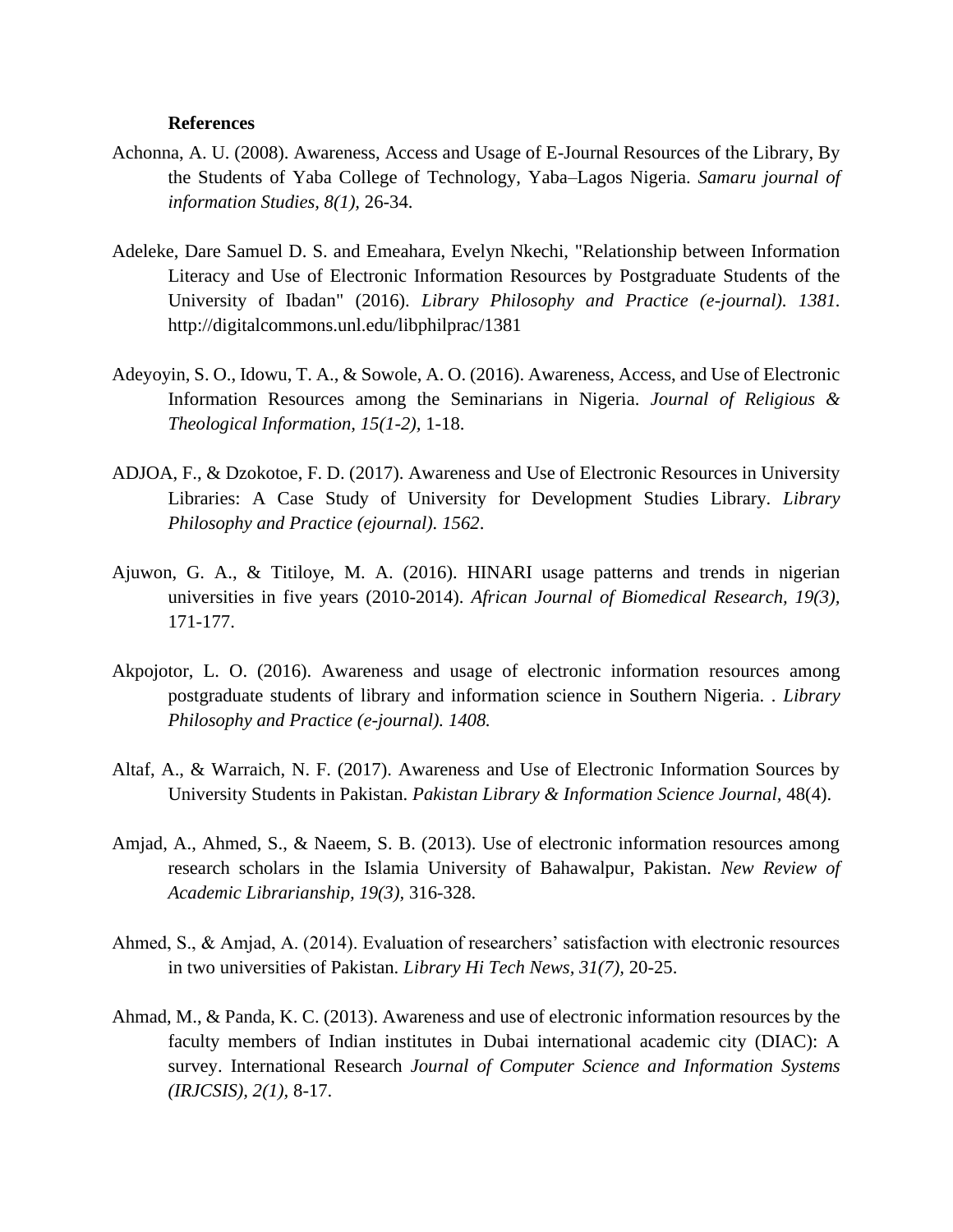- Ahmad, S., & Muneebulla, k. K. (1994). Gender difference in usage and awareness of digital information resources in teacher training colleges: a study of anantnag district-j&k (india). *Education,* 445, 172.
	- Ani, O. E., & Ahiauzu, B. (2008). Towards effective development of electronic information

resources in Nigerian university libraries. *Library Management, 29(6/7),* 504-514.

- Ankrah, E., & Atuase, D. (2018). The use of electronic resources by postgraduate students of the university of cape coast. *Library philosophy and practice, 1-37.*
- Atakan, C., Atılgan, D., Bayram, Ö., & Arslantekin, S. (2008). An evaluation of the second survey on electronic databases usage at Ankara University Digital Library. *The Electronic Library, 26(2),* 249-259.
- Al-Saleh, Y. N. (2004). Graduate students' information needs from electronic information resources in Saudi Arabia.

*ttps://diginole.lib.fsu.edu/islandora/object/fsu%3A168066/datastream*

- Armstrong, C., Fenton, R., Lonsdale, R., Stoker, D., Thomas, R., & Urquhart, C. (2001). A study of the use of electronic information systems by higher education students in the UK. *Program, 35(3),* 241-262.
- Brophy, P. (1993) Networking in British academic libraries. *British Journal of Academic Librarianship, 8(1),*49-60.
- Boumarafi, B. (2010). Electronic resources at the University of Sharjah medical library: an investigation of students' information-seeking behavior. *Medical Reference Services Quarterly, 29(4),* 349-362.
- Crawford, J. C., & Daye, A. (2000). A survey of the use of electronic services at Glasgow Caledonian University Library. *The Electronic Library, 18(4),* 255-265.

Chisenga, J. (2004). The use of ICTs in African public libraries: A survey of ten countries in

anglophone Africa: *INASP.*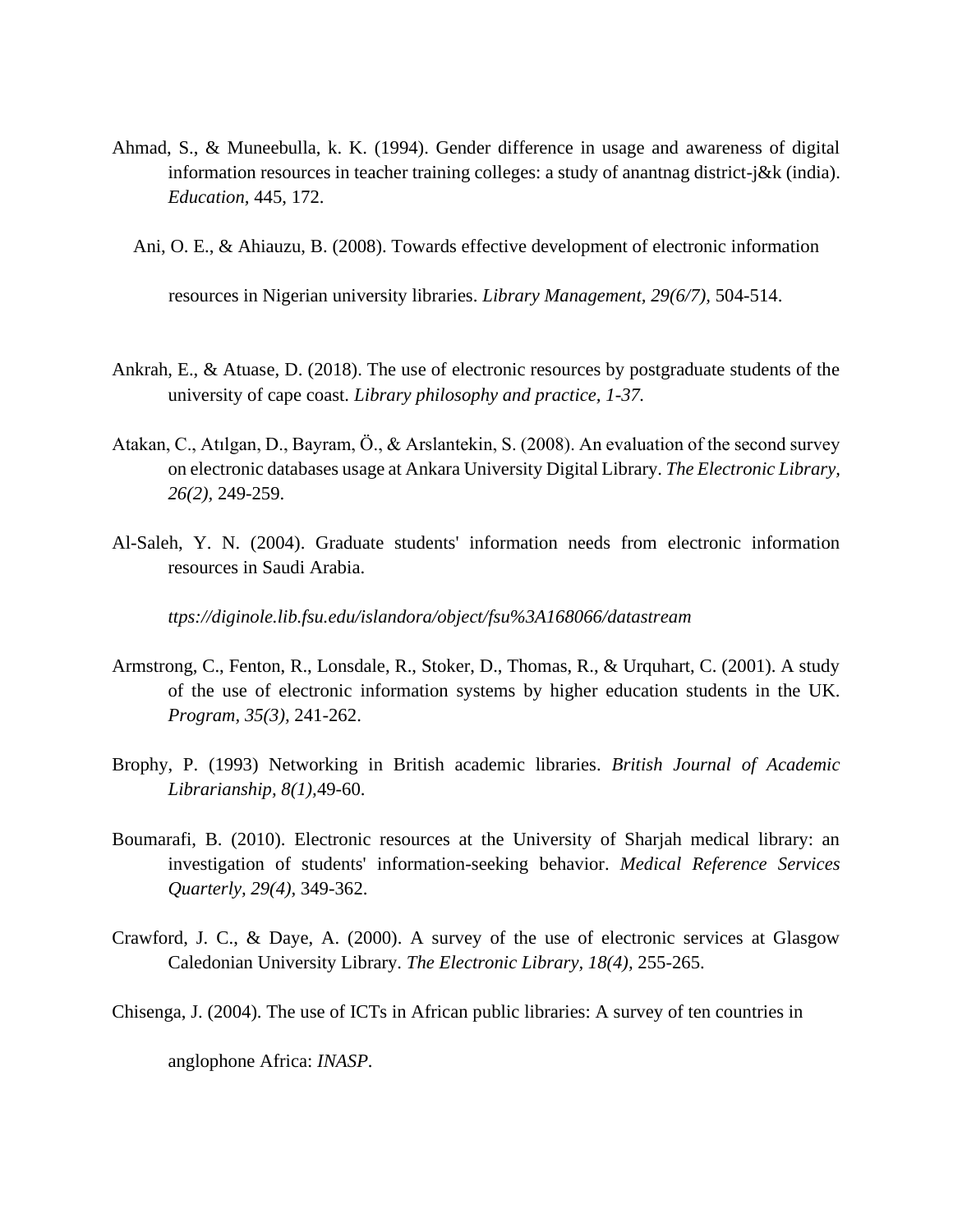Chohan, T. M., Bhatti, R., & Naeem, S. B. (2017). Prediction of Academic Performance of the University Students through their Use of Library Electronic Resources and their Selfefficacy. *In European Conference on Information Literacy (pp. 557-567). Springer, Cham.*

Dadzie, P. S. (2005). Electronic resources: access and usage at Ashesi University College.

*Campus-Wide Information Systems, 22(5),* 290-297.

- Deng, H. (2010). Emerging patterns and trends in utilizing electronic resources in a higher environment. *New Library World, 111(3/4),* 87-103.
- Delaney, G., & Bates, J. (2018). How Can the University Library Better Meet the Information Needs of Research Students? Experiences from Ulster University. *New Review of Academic Librarianship, 24(1),* 63-89.
- Deans, M.-J. O., & Durrant, C. F. (2016). An investigation into the knowledge and use of electronic library resources in Jamaican community colleges. *Journal of Web Librarianship, 10(4),* 239-266.
- Egberongbe, H. S. (2011). The use and impact of electronic resources at the University of Lagos.
- Gouseti, A. (2017). Exploring doctoral students' use of digital technologies: what do they use them for and why? *Educational Review, 69(5),* 638-654.
- Hong Sinh, N., & Thi Hong Nhung, H. (2012). Users' searching behaviour in using online databases at Vietnam National University–Ho Chi Minh City. *Library Management, 33(8/9),* 458-468.
- Holley, R. P., & Powell, R. R. (2004). Student satisfaction with electronic library resources at Wayne State University. *Journal of Access Services, 2(1),* 41-62.
- Jabeen, M., Qinjian, Y., Yihan, Z., Jabeen, M., & Imran, M. (2017). Usability study of digital libraries: An analysis of user perception, satisfaction, challenges, and opportunities at university libraries of Nanjing, China. *Library Collections, Acquisitions, & Technical Services, 40(1-2),* 58-69.
- Jagboro, K. (2003). Computerization of academic libraries: A case study of Hezekiah Oluwasanmi Library, Obafemi Awolowo University, Ile-Ife. *Lagos Journal of Library and Information Science, 1(1),* 47-52.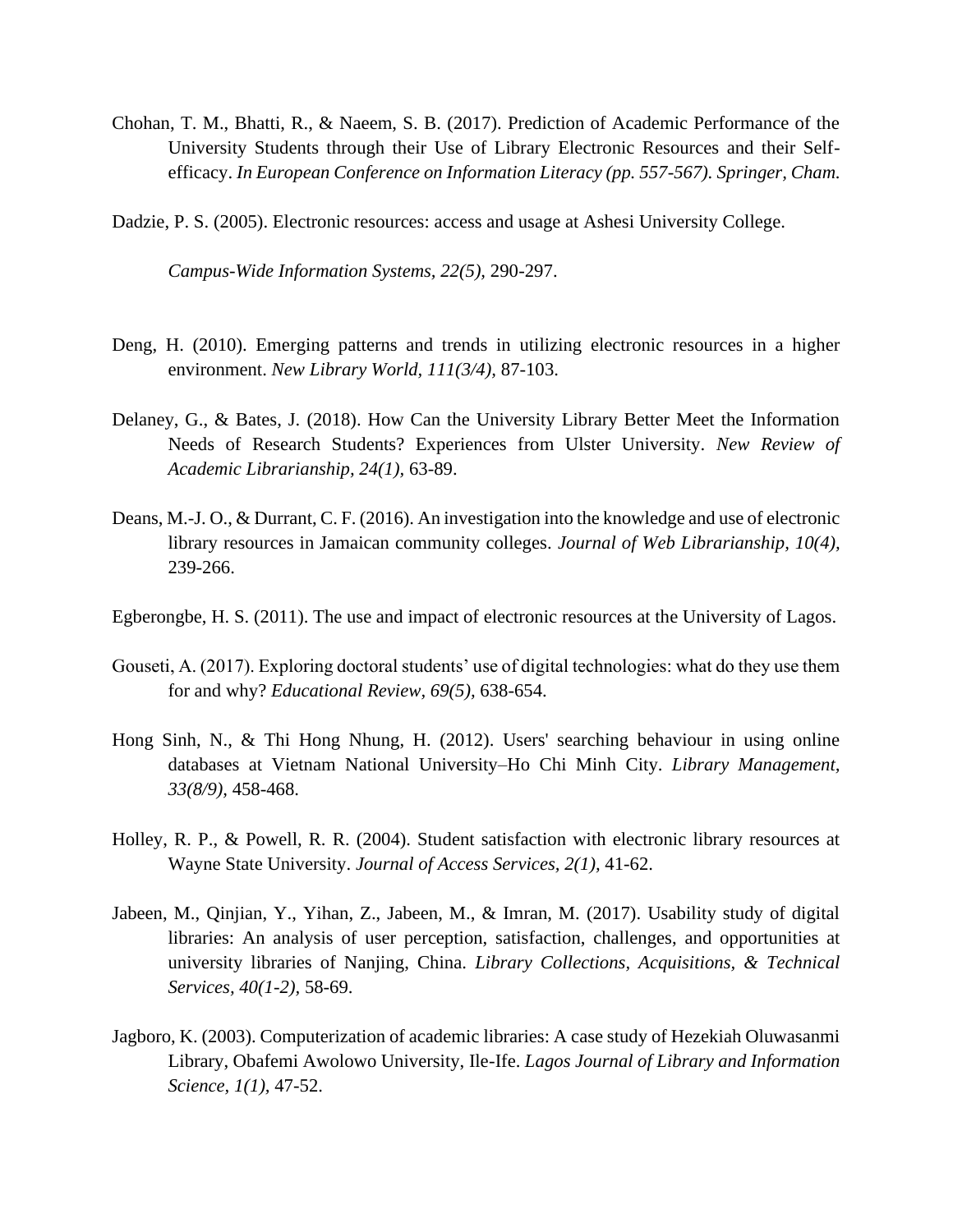- Javed, M. W., & Bhatti, R. (2013). Information Usage Patterns of Postgraduate Students at Nishter Medical College, Multan, *Pakistan. Journal of Hospital Librarianship, 13(4),* 353-361.
- Khan, A., & Ahmed, S. (2013). The impact of digital library resources on scholarly communication: challenges and opportunities for university libraries in Pakistan*. Library Hi Tech News, 30(8),* 12-29.
- Khan, A., Ahmed, S., & Masrek, M. N. (2014). Scholars' satisfaction with digital library collection and gaps in the provision of effective information resources and services: A Pakistani perspective. *Journal of Electronic Resources Librarianship, 26(4),* 250-267.
- Kwadzo Mrs, G. (2015). Awareness and usage of electronic databases by geography and resource development information studies graduate students in the University of Ghana. *Library Philosophy and Practice, (e-journal) 1210*
- Li, Y. (2012). Undergraduate students searching and reading Web sources for writing. *Educational Media International, 49(3),* 201-215.
- Lo, P., Cho, A., Law, B. K.-K., Chiu, D. K., & Allard, B. (2017). Progressive trends in electronic resources management among academic libraries in Hong Kong. *Library Collections, Acquisitions, & Technical Services, 40(1-2),* 28-37.
- Mirza, M. S. & Mahmood, K. (2012). Electronic resources and services in Pakistani university libraries: A survey of users' satisfaction, *The International Information & Library Review, 20,* 1-9
- Msagati, N. (2014). Awareness and use of scholarly electronic journals by members of academic staff: A case study of Dar es Salaam University College of Education (DUCE). *Library Philosophy and Practice, 0\_1.*
- Mbabu, L. G., Bertram, A., & Varnum, K. (2013). Patterns of undergraduates' use of scholarly databases in a large research university. *Journal of Academic Librarianship, 39(2):* 189 - 193.
- Motahari Nezhad, H., Shekofteh, M., & Kazerani, M. E-readiness assessment of academic libraries: A case study in Iran. *The Electronic Library (just-accepted),* 00-00.
- Nagata, H., Toda, A., & Kytömäki, P. Students' Patterns of Library Use and Their Learning Outcomes *[citirano: 2010-06-02]. Dostupno na: http://www. eblip4. unc. edu/papers/Nagata. pdf.*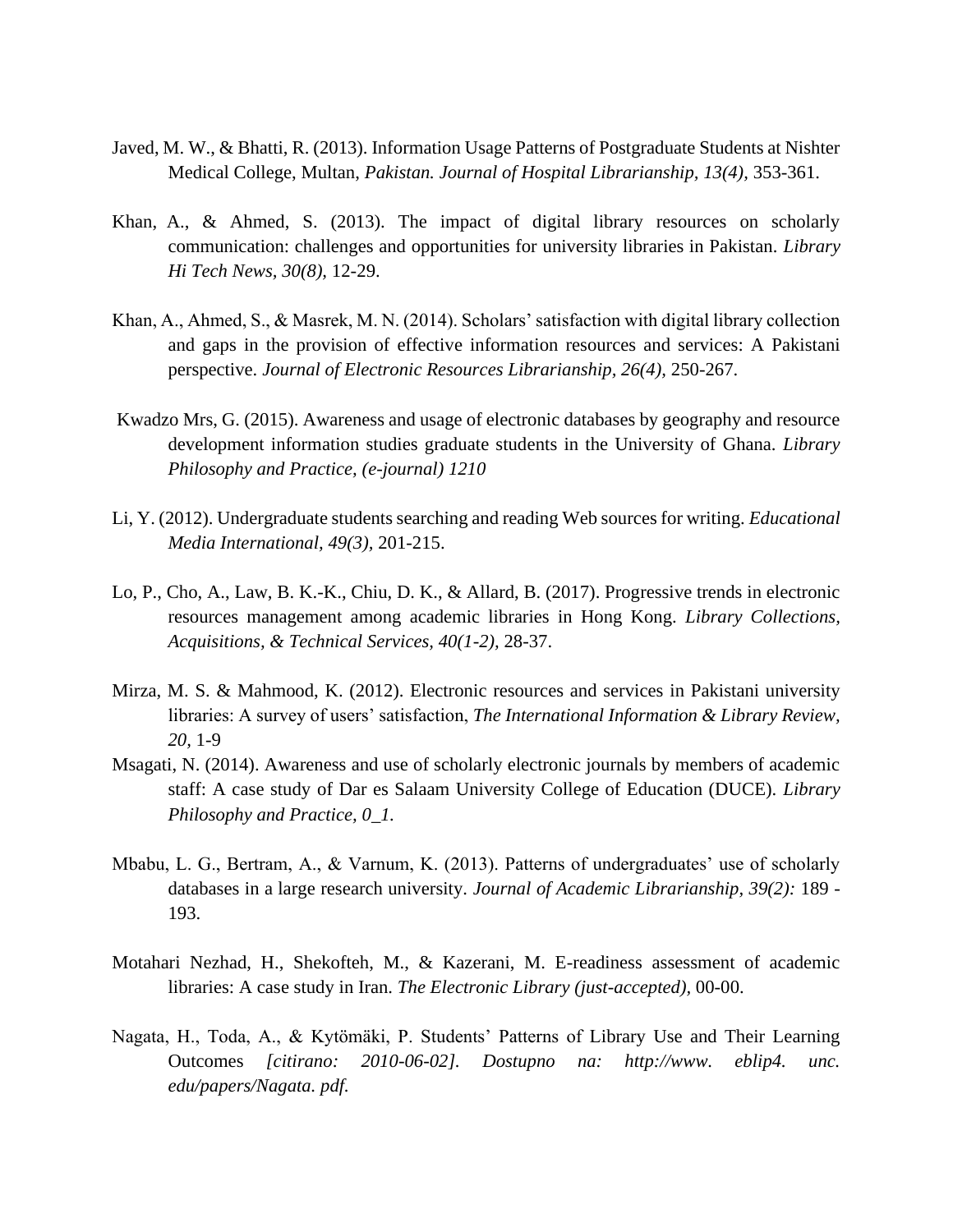- Nemati Anaraki, L., & Babalhavaeji, F. (2013). Investigating the awareness and ability of medical students in using electronic resources of the integrated digital library portal of Iran: A comparative study. *The Electronic Library, 31(1),* 70-83.
- Nisha, F., & Ali, N. (2012). Awareness and use of e-journals by IIT Delhi and Delhi University library users. *Collection Building, 32(2),* 57-64.
- Nwabueze, A., & CLN, L. O. U. (2015). Availability and Use of Digital Information Resources by undergraduates of universities in Delta and Edo states, *Nigeria. International Journal of Digital Library Services,* 5(2).
- Omotayo, B.O. (2010) Access, use, and attitudes of academics toward electronic journals: A case study of Obafemi Awolowo University, Ile Ife. *Library Philosophy and Practice. Retrieved from: http://unllib.unl.edu/LPP/omotayo.htm*
- Rafiq, M., & Ameen, K. (2012). Use of digital media and demand for digitized contents in higher education sector of Pakistan. *The International Information & Library Review, 44(3),* 116- 122.
- Ray, K., & Day, J. (1998). Student attitudes towards electronic information resources. *Information research,* 4.
- Rehman, S., & Ramzy, V. (2004). Awareness and use of electronic information resources at the Health Science Centre of Kuwait University. *Library Review 53 (3):* 150-156.
- Raza, M. Z., & Babar, S. A. (2017). Use of Online Resources by students of Department of Social Work, University of the Punjab, Lahore: a case study. *Pakistan Library & Information Science Journal,* 48(3).
- Soni, N. K., Gupta, K. K., & Shrivastava, J. (2018). Awareness and Usage of Electronic Resources among LIS Scholars of Jiwaji University, Gwalior: A Survey. DESIDOC *Journal of Library & Information Technology, 38(1),* 56.
- Sinh, N. H., & Nhung, H. T. H. (2012). Users' searching behavior in using online databases at Vietnam National University, Ho Chi Minh City. *Library Management, 33(8/9):* 458 - 468.
- Tella, A., Orim, F., Ibrahim, D. M., & Memudu, S. A. (2018). The use of electronic resources by academic staff at The University of Ilorin, Nigeria. *Education and Information Technologies, 23(1),* 9-27.